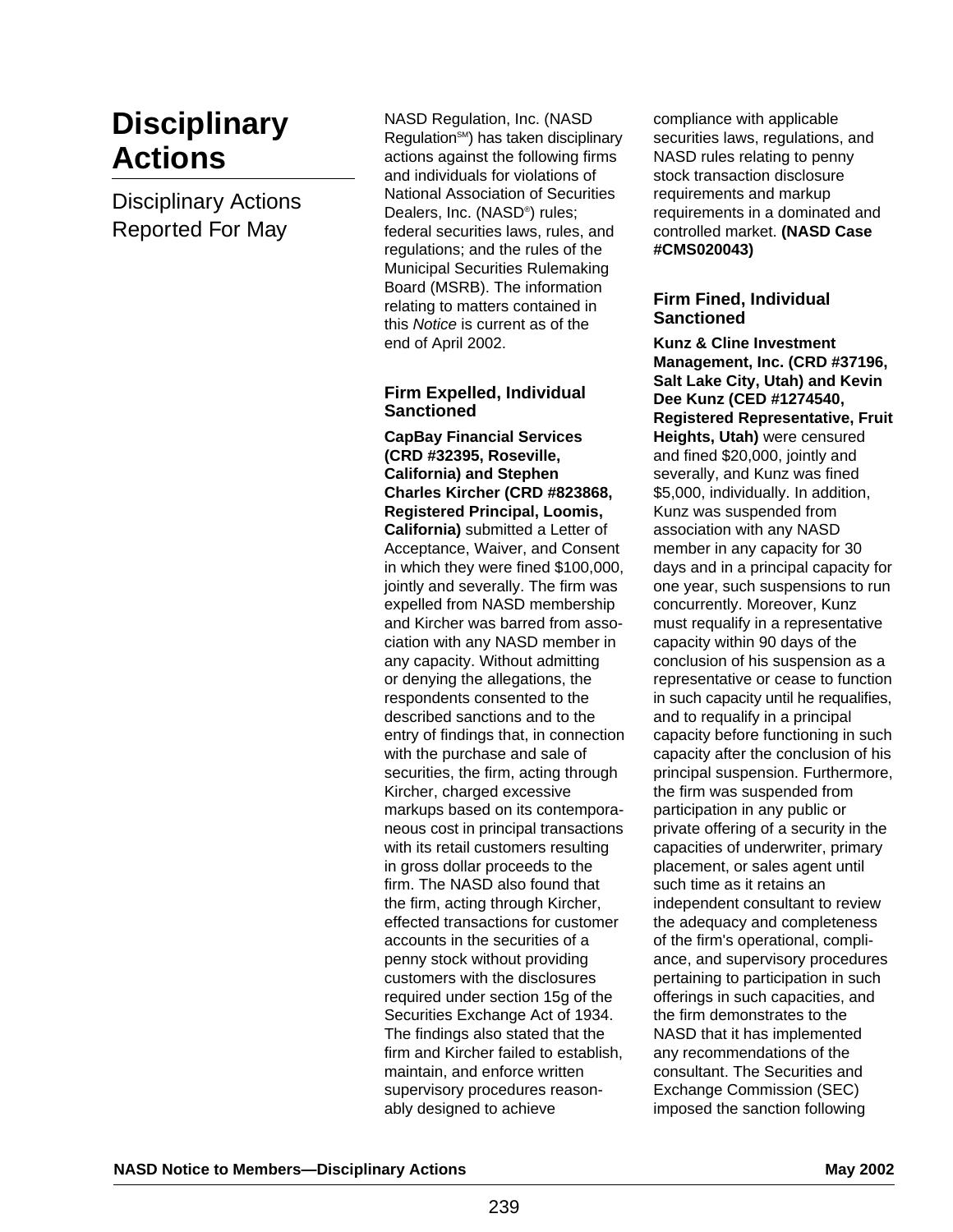appeal of a National Adjudicatory Council (NAC) decision. The sanctions were based on findings that the firm, acting through Kunz, sold securities pursuant to private placement memoranda containing material misrepresentations and omissions, and sold securities that were neither registered with the SEC nor exempt from registration, and Kunz compensated an unregistered person in connection with the sale of securities.

The firm and Kunz have appealed this decision to the Court of Appeals, and the sanctions are not in effect pending consideration of the appeal. **(NASD Case #C3A960029)**

## **Firm And Individual Fined**

**Alpine Securities Corporation (CRD #14952, Salt Lake City, Utah) and Virgil Mark Peterson (CRD #1094640, Registered Principal, Alpine, Utah)** submitted a Letter of Acceptance, Waiver, and Consent in which they were censured and fined \$10,000, jointly and severally, and Peterson was fined \$10,000, individually. Without admitting or denying the allegations, the respondents consented to the described sanctions and to the entry of findings that the firm, acting through Peterson, failed to establish adequate written supervisory procedures reasonably designed to detect and prevent the sale of unregistered securities by associated persons. The NASD also found that Peterson failed to take the requisite supervisory steps to ensure that a former registered representative's sales of stock complied with Section 5 of the Securities Act of 1933, or that the registered representative was validly relying on an exemption from registration thereunder. **(NASD Case #C3A020017)**

## **Firms Fined**

**Adolph Komorsky Hoffman & Associates, Ltd. (CRD #30838, Tarrytown, New York)** submitted a Letter of Acceptance, Waiver, and Consent in which the firm was censured and fined \$12,500. Without admitting or denying the allegations, the firm consented to the described sanctions and to the entry of findings that it paid compensation to individuals who should have been registered as foreign associates. The findings also stated that the firm reallocated to customer accounts shares of a stock that the firm had bought in error and failed to provide the customers with the best execution. The NASD also found that the firm failed to disclose to customers on confirmations that it entered into consulting agreements with the issuer of four securities and received compensation from the issuer. **(NASD Case #C11020016)** 

**Broadview International, LLC (CRD #27265, Fort Lee, New Jersey)** submitted a Letter of Acceptance, Waiver, and Consent in which the firm was censured and fined \$7,000, jointly and severally, and fined \$5,000, individually. Without admitting or denying the allegations, the firm consented to the described sanctions and to the entry of findings that, acting through a registered representative, it permitted individuals to perform duties as registered persons while their registration status with the NASD was inactive due to their failure to timely complete the regulatory element of the NASD's continuing education rule. **(NASD Case #C9B020026)**

**Donald & Co. Securities Inc. (CRD #7776, Tinton Falls, New Jersey)** submitted a Letter of Acceptance, Waiver, and Consent in which it was censured and fined \$15,000. Without admitting or denying the allegations, the firm consented to the described sanctions and to the entry of findings that it failed to properly include on Automated Confirmation Transaction Service<sup>SM</sup> (ACT<sup>SM</sup>) reports that the firm was acting in an agency capacity and failed to promptly execute customer limit orders. The findings stated that the firm reported proprietary and customer short sale transactions through ACT without a short sale modifier, and long sale transactions were reported as short. The NASD also found that the firm executed proprietary short sale transactions in Nasdaq National Market® (NNM®) securities, at or below the current inside bid, when the current inside bid was below the preceding inside bid in the security. In addition, the findings stated that the firm executed proprietary and customer short sale transactions and failed to maintain a written record of the affirmative determination made for such orders, and failed to prepare and maintain memoranda of securities transaction orders. Furthermore, the NASD determined that the firm failed to disclose to the customers certain required information in connection with transactions where the firm acted as principal. The NASD also found that the firm failed to establish, maintain, and enforce written procedures to supervise all aspects of the firm's activities, particularly its registration of representatives as Equity traders, locked and crossed markets procedures, and compliance with the NASD's Order Audit Trail System<sup>sM</sup> (OATS<sup>SM</sup>). **(NASD Case #C05020013)**

**Morgan Stanley & Company, Inc. (CRD #8209, New York, New York)** submitted a Letter of Acceptance, Waiver, and Consent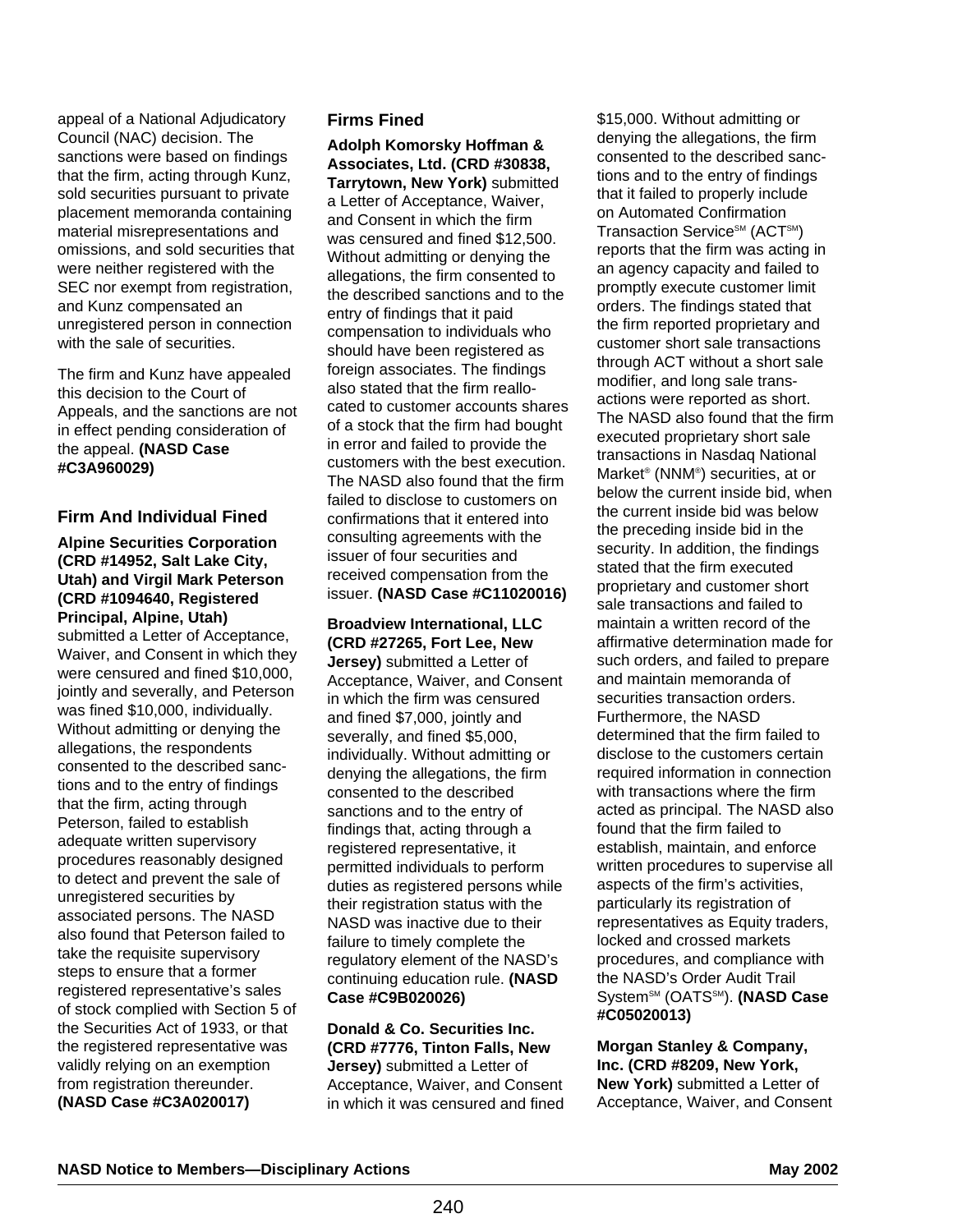in which the firm was censured and fined \$22,500. Without admitting or denying the allegations, the firm consented to the described sanctions and to the entry of findings that it failed to display customer limit orders in Nasdaq securities in its public quotation when each such order was at a price that would have improved the firm's bid or offer in each such security, or when the order was priced equal to the firm's bid or offer and the national best bid or offer for each such security and the size of the order represented more than a de minimis change in relation to the size associated with the firm's bid or offer in each such security. The NASD also found that the firm executed short sale transactions and failed to report each of these transactions to ACT with a short sale modifier. **(NASD Case #CMS020053)**

#### **Morgan Stanley DW, Inc. (CRD #7556, New York, New York)**

submitted a Letter of Acceptance, Waiver, and Consent in which the firm was censured, fined \$25,500, and required to revise its written supervisory procedures concerning the reporting of short interest and options positions. Without admitting or denying the allegations, the firm consented to the described sanctions and to the entry of findings that it failed to file reports with the NASD of positions of standardized option contracts and failed to report its short interest positions to the NASD for securities. The findings stated that the firm submitted short interest position reports that included inaccurate short interest dates. The NASD also determined that the firm's supervisory system did not provide for supervision reasonably designed to achieve compliance with applicable securities laws and regulations concerning the reporting of short

interest and options positions to the NASD. **(NASD Case #CMS020050)** 

# **Salomon Smith Barney, Inc. (CRD #7059, New York, New**

**York)** submitted a Letter of Acceptance, Waiver, and Consent in which the firm was censured and fined \$62,500. Without admitting or denying the allegations, the firm consented to the described sanctions and to the entry of findings that, as a market maker in securities, without making reasonable efforts to avoid a locked or crossed market by executing transactions with all market makers whose quotations would be locked or crossed, it entered a bid or ask quotation in the Nasdaq Stock Market that caused a locked and crossed market condition to occur in each instance. The NASD also found that the firm caused a locked or crossed market condition prior to the market opening by entering a bid (ask) quotation that locked or crossed another market maker's quotations without immediately thereafter sending through SelectNet® to the market maker whose quote it locked or crossed a Trade-or-Move Message that was at the receiving market maker's quoted price and whose aggregate size was at least 5,000 shares. The findings stated that the firm was a party to a locked or crossed market condition prior to the market opening and received a trade-or-move message in each instance through SelectNet and failed to fill the incoming message for the full size of the message or move its bid down (offer up) by a quotation increment that would have unlocked/uncrossed the market. In addition, the NASD determined that the firm executed short sale transactions and failed to report these transactions to ACT with the correct short sale modifier, and executed long sale transactions and incorrectly reported each of these transactions to ACT with a short sale modifier. **(NASD Case #CMS020040)**

## **Individuals Barred Or Suspended**

**Glen Thomas Adams, Jr. (CRD #2480113, Registered Representative, Collegeville, Pennsylvania)** submitted a Letter of Acceptance, Waiver, and Consent in which he was fined \$5,000 and suspended from association with any NASD member in any capacity for six months. The fine must be paid before Adams reassociates with any NASD member following the suspension or before requesting relief from any statutory disqualification. Without admitting or denying the allegations, Adams consented to the described sanctions and to the entry of findings that he signed an insurance policy delivery receipt with the purported signature of a public customer and submitted such document to an insurance company without the authorization of the customer and without the policy being delivered to the customer. The findings also stated that Adams created a purported copy of a blank voided personal check of a public customer and submitted it to the insurance company for the purpose of establishing an automatic bank draft program to pay the premiums on the customer's insurance policy. Such document was false in that it was a copy of a check from Adams' own bank account that had been graphically altered to insert the customer's name and address.

Adams' suspension began April 15, 2002, and will conclude at the close of business October 14, 2002. **(NASD Case #C9A020012)**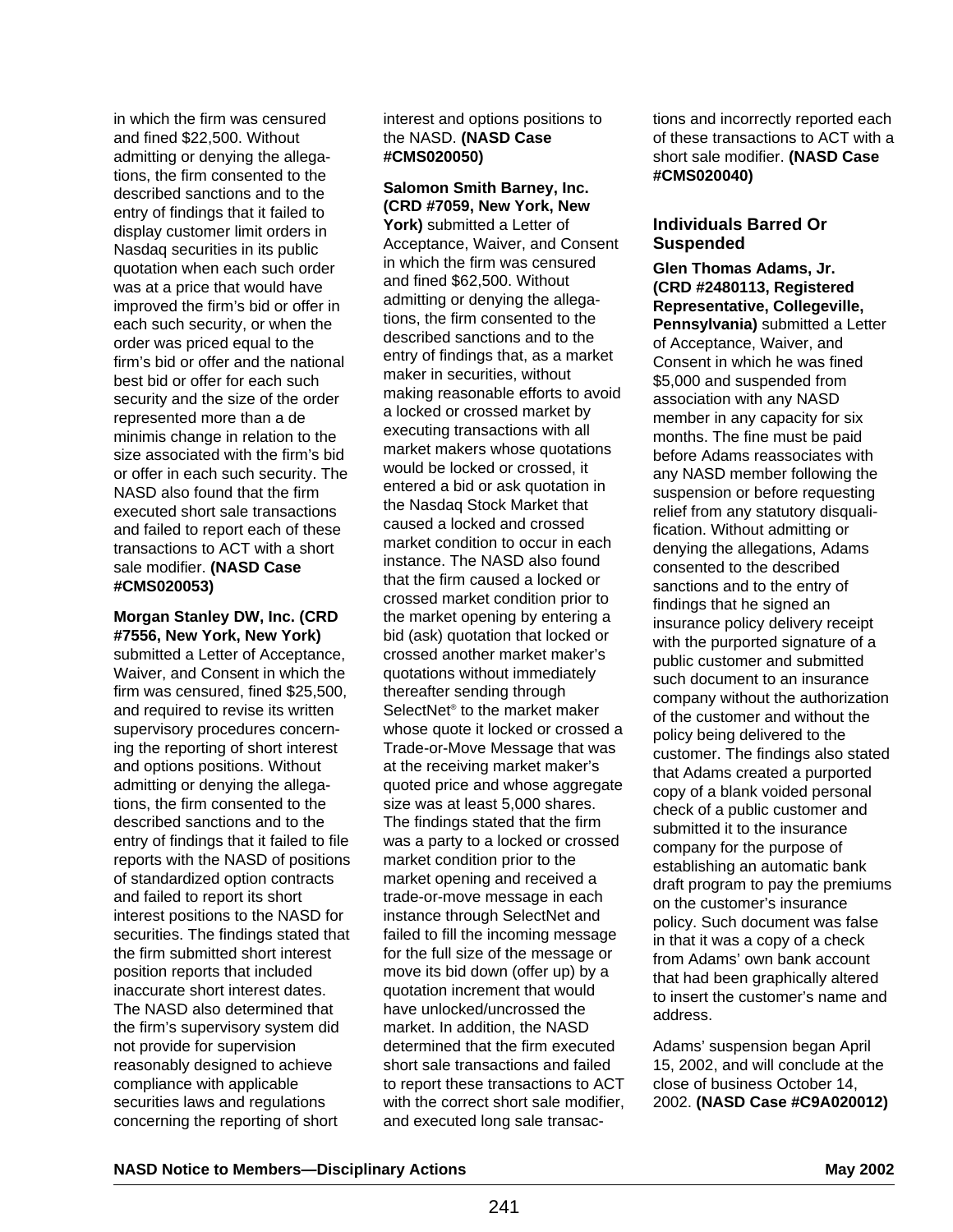**Shika Emmanuel Ademu-John (CRD #4214226, Registered Representative, Franklin Park,**

**New Jersey)** submitted a Letter of Acceptance, Waiver, and Consent in which he was fined \$5,000 and suspended from association with any NASD member in any capacity for six months. The fine must be paid before Ademu-John reassociates with any NASD member following the suspension or before requesting relief from any statutory disqualification. Without admitting or denying the allegations, Ademu-John consented to the described sanctions and to the entry of finding that he willfully failed to timely amend his Uniform Application for Securities Industry Registration or Transfer (Form U-4) to disclose material facts.

Ademu-John's suspension began May 6, 2002, and will conclude at the close of business November 5, 2002. **(NASD Case #C9B020023)**

**Paul O. Amosun (CRD #4390075, Associated Person, Lewisville,**

**Texas)** submitted a Letter of Acceptance, Waiver, and Consent in which he was fined \$5,000 and suspended from association with any NASD member in any capacity for six months. The fine must be paid before Amosun reassociates with any NASD member following the suspension or before requesting relief from any statutory disqualification. Without admitting or denying the allegations, Amosun consented to the described sanctions and to the entry of findings that he willfully failed to disclose a material fact on a Form U-4.

Amosun's suspension began April 15, 2002, and will conclude at the close of business October 14, 2002. **(NASD Case #C05020008)**

**James Lee Bassa, Jr. (CRD #2913362, Registered Representative, Pompano Beach, Florida)** submitted a Letter of Acceptance, Waiver, and Consent in which he was barred from association with any NASD member in any capacity. Without admitting or denying the allegations, Bassa consented to the described sanction and to the entry of findings that he caused four checks to be issued against a client account without the client's authorization, forged the customer's endorsement on two of them, and deposited the checks into a bank account under his control, thereby converting \$43,300 from a client account to his own use and benefit. The findings also stated that Bassa provided the customer with altered account statements misrepresenting the activity in the account in an effort to conceal the conversion. **(NASD Case #C07020017)**

**Joseph Michael Beninato, Sr. (CRD #2309007, Registered Representative, Edison, New**

**Jersey)** submitted a Letter of Acceptance, Waiver, and Consent in which he was fined \$5,000 and suspended from association with any NASD member in any capacity for two months. The fine must be paid before Beninato reassociates with any NASD member following the suspension or before requesting relief from any statutory disqualification. Without admitting or denying the allegations, Beninato consented to the described sanctions and to the entry of finding that he engaged in private securities transactions without prior written notice to, and approval from, his member firms in that he effected promissory note transactions.

Beninato's suspension began April 15, 2002, and will conclude at the close of business June 14, 2002. **(NASD Case #C9B020022)** 

## **John Austin Bennett (CRD #2283625, Registered Representative, Seffner, Florida)**

submitted a Letter of Acceptance, Waiver, and Consent in which he was barred from association with any NASD member in any capacity. Without admitting or denying the allegations, Bennett consented to the described sanction and to the entry of findings that he engaged in private securities transactions without providing prior written notice to, and receiving authorization from, his member firm. The findings also stated that Bennett utilized sales communications that violated various NASD advertising and communications standards. In addition, the NASD found that Bennett participated in an undisclosed outside business activity. **(NASD Case #C07020016)**

**Stephen Lawrence Bialon (CRD #1212221, Registered Representative, Marlton, New Jersey)** submitted a Letter of Acceptance, Waiver, and Consent in which he was fined \$5,000, suspended from association with any NASD member in any capacity for 30 business days, and ordered to disgorge \$5,400 in commissions in partial restitution to public customers. Without admitting or denying the allegations, Bialon consented to the described sanctions and to the entry of findings that he engaged in private securities transactions without prior written notice to, or approval from, his member firm.

Bialon's suspension began May 6, 2002, and will conclude at the close of business June 17, 2002. **(NASD Case #C9A020014)**

**John Vincent Bianchini (CRD #1581616, Registered Representative, Fayetteville, New York)** submitted a Letter of Acceptance, Waiver, and Consent in which he was fined \$5,000 and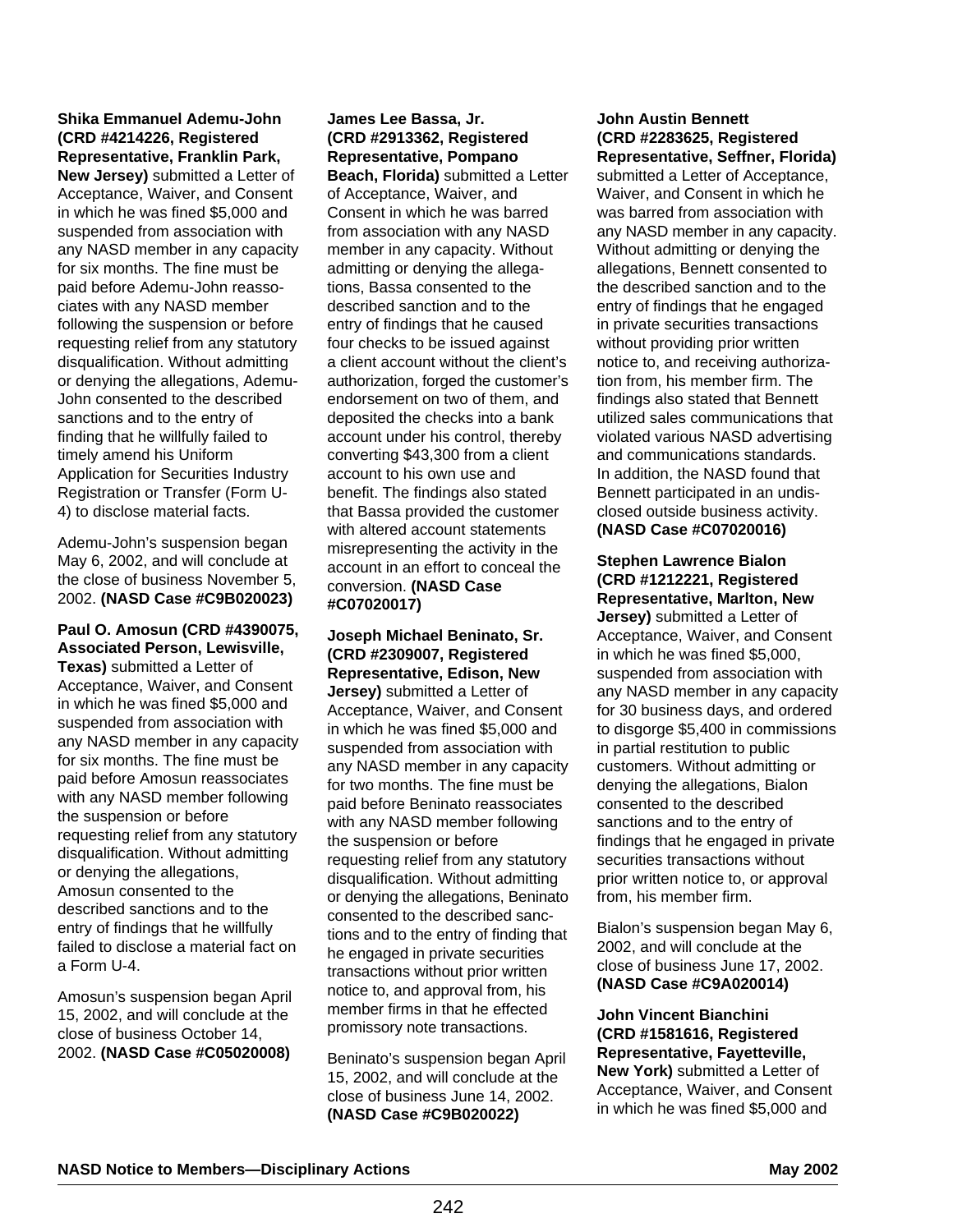suspended from association with any NASD member in any capacity for 10 business days. Without admitting or denying the allegations, Bianchini consented to the described sanctions and to the entry of findings that he purchased, or caused to be purchased, without the prior knowledge, consent, or authorization of a public customer, additional shares of stock in the customer's account.

Bianchini's suspension began April 15, 2002, and concluded at the close of business April 26, 2002. **(NASD Case #C11020014)**

## **William Bernard Cain (CRD #1393538, Registered Representative, Emporia,**

**Virginia)** submitted a Letter of Acceptance, Waiver, and Consent in which he was fined \$5,000 and suspended from association with any NASD member in any capacity for 90 days. The fine must be paid before Cain reassociates with any NASD member following the suspension or before requesting relief from any statutory disqualification. Without admitting or denying the allegations, Cain consented to the described sanctions and to the entry of findings that he willfully failed to amend promptly his Form U-4 to disclose a material fact.

Cain's suspension began April 15, 2002, and will conclude on July 13, 2002. **(NASD Case #C07020020)**

**Sheila Marie Cali (CRD #3082147, Associated Person, Columbia, South Carolina)** was barred from association with any NASD member in any capacity. The sanction was based on findings that Cali willfully converted \$1,698.15 received from public customers to pay insurance premiums. **(NASD Case #C07010075)**

**Vladimir Jaime Carvallo (CRD #2184457, Registered Principal, Melville, New York)** submitted a Letter of Acceptance, Waiver, and Consent in which he was fined \$2,500 and suspended from association with any NASD member in any capacity for 30 days. Without admitting or denying the allegations, Carvallo consented to the described sanctions and to the entry of findings that he failed to respond timely to NASD requests for information and documents regarding customer complaints.

Carvallo's suspension began April 22, 2002, and will conclude at the close of business May 21, 2002. **(NASD Case #C10020032)**

#### **Nicholas Joseph Cianciaruso (CRD #2574972, Registered Representative, Staten Island,**

**New York)** submitted an Offer of Settlement in which he was fined \$5,600, which includes disgorgement of commissions received of \$600, and suspended from association with any NASD member in any capacity for six months. The fine must be paid before Cianciaruso reassociates with any NASD member following the suspension or before requesting relief from any statutory disqualification. Without admitting or denying the allegations, Cianciaruso consented to the described sanctions and to the entry of findings that he falsely represented, or allowed to be represented, on a member firm's brokerage records, that he was the registered representative for two of the firm's customers when, in fact, the registered representative for both accounts was another firm's registered representative. The NASD also found that, despite the fact that the other registered representative was the representative for the accounts, Cinnaciaruso signed his name to customer

agreement forms and falsely identified himself as the "Account Executive" for the accounts. The findings also stated that there were several securities transactions effected in the accounts and the firm paid commissions to Cianciaruso based on these transactions. The findings also included that Cinnaciaruso never had any communications with the customers in connection with any of the transactions but, despite this, all of the trade confirmations falsely identified him as a registered representative for the transactions; he was aware that the trade confirmations falsely identified him as the registered representative who effected the trade, but he took no steps to ensure that the firm's records accurately identified the correct registered representative for the accounts.

Cianciaruso's suspension began May 6, 2002, and will conclude at the close of business November 5, 2002. **(NASD Case #C9B010103)**

#### **Stanley Henry Cohen (CRD #50189, Registered Representative, Jericho, New** York) submitted an Offer of Settlement in which he was barred from association with any NASD member in any capacity. Without admitting or denying the allegations, Cohen consented to the described sanction and to the entry of findings that he failed to respond truthfully, accurately, nondeceptively, and/or completely during an NASD on-the-record interview. The findings also stated that Cohen prepared a statement incorporated into an MC-400 application submitted by his member firm that contained false, inaccurate, misleading, and incomplete statements regarding his job functions and/or role during his association with his member firm. In addition, the findings stated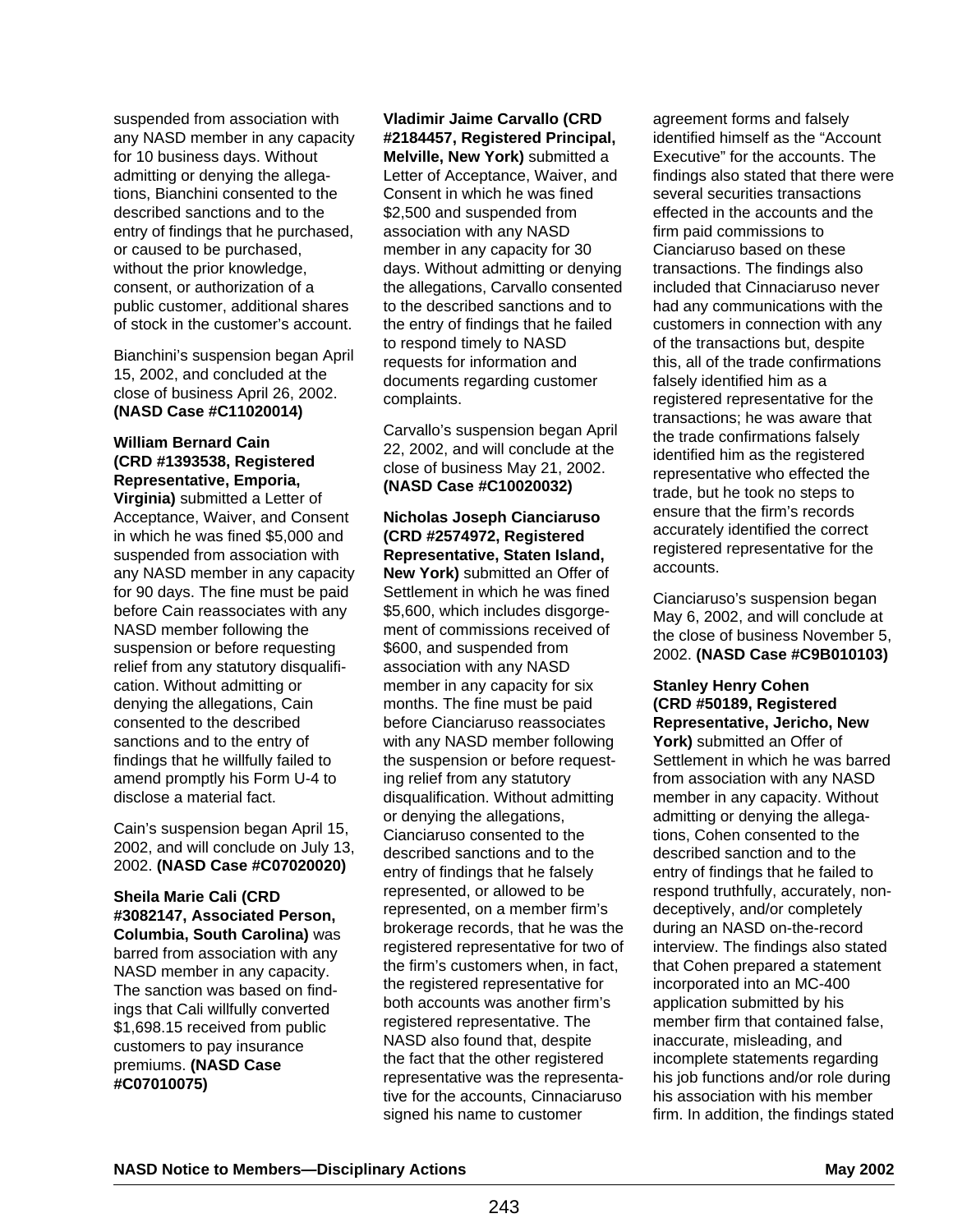that Cohen appeared before the NASD's Statutory Disqualification Committee and failed to provide truthful, accurate, non-deceptive, and/or complete information. Furthermore, the NASD found that Cohen, who was subject to statutory disqualification, continued to be associated with a member firm without the approval of the SEC and/or the NASD and in violation of an SEC order, and engaged in activities requiring registration as a registered representative even though he was not registered as such with the NASD. The NASD also determined that Cohen failed to update his Form U-4 to reflect the fact that he was the subject of an NASD investigation and/or that he might be named in an NASD disciplinary action. **(NASD Case #C10990158)**

## **Charles Howard Collins (CRD #51126, Registered Representative, Columbus,**

**Ohio)** submitted a Letter of Acceptance, Waiver, and Consent in which he was barred from association with any NASD member in any capacity. Without admitting or denying the allegations, Collins consented to the described sanction and to the entry of findings that he participated in outside business activity, for compensation, and failed to provide his member firm with prompt written notice of his activities. **(NASD Case #C8B020006)**

#### **Jack Colombo (CRD #2098181, Registered Representative, Miami Lakes, Florida)** submitted a Letter of Acceptance, Waiver, and Consent in which he was fined \$2,500 and suspended from association with any NASD member in any capacity for 30 days. The fine must be paid before Colombo reassociates with any

NASD member following the suspension or before requesting relief from any statutory disqualification. Without admitting or denying the allegations, Colombo consented to the described sanctions and to the entry of findings that he engaged in outside business activities and failed to provide prompt written notice of his employment with another firm to his member firm.

Colombo's suspension began April 1, 2002, and concluded at the close of business April 30, 2002. **(NASD Case #C07020014)**

**Charles Farrell Cubellis (CRD #58254, Registered Representative, Citrus Heights, California)** submitted a Letter of Acceptance, Waiver, and Consent in which he was suspended from association with any NASD member in any capacity for 10 business days and suspended from recommending the purchase of any penny stock to public customers for one year. In light of the financial status of Cubellis, no monetary sanctions have been imposed. Without admitting or denying the allegations, Cubellis consented to the described sanctions and to the entry of findings that he effected transactions for public customer accounts in a common stock, and received an undisclosed sales credit or commission of 33 percent of the customer purchase price. The NASD determined that the prices charged to the customers were excessive and unfair. The findings also stated that Cubellis effected penny stock transactions for public customers without providing the customers with the required disclosures.

Cubellis' suspension in any capacity began April 15, 2002, and concluded at the close of business

April 26, 2002, and his suspension for recommending penny stocks began April 15, 2002, and will conclude at the close of business April 14, 2003. **(NASD Case #CMS020045)**

#### **Dennis Michael Dinsmore (CRD #1956277, Registered Representative, Basking Ridge, New Jersey)** submitted a Letter of Acceptance, Waiver, and Consent in which he was fined \$5,000 and suspended from association with any NASD member in any capacity for 30 business days. The fine must be paid before Dinsmore reassociates with any NASD member following the suspension or before requesting relief from any statutory disqualification. Without admitting or denying the allegations, Dinsmore consented to the described sanctions and to the entry of finding that he misrepresented his educational background on several documents that he submitted to an NASD member.

Dinsmore's suspension began April 1, 2002, and will conclude at the close of business May 10, 2002. **(NASD Case #C9B020021)**

**Steven Vincent Domenico (CRD #1643791, Registered Representative, Alpharetta, Georgia)** submitted a Letter of Acceptance, Waiver, and Consent in which he was fined \$5,000 and suspended from association with any NASD member in any capacity for 30 business days. Without admitting or denying the allegations, Domenico consented to the described sanctions and to the entry of findings that he caused the telephone numbers of public customers in a member firm's computer system to be altered without authorization so that the numbers in the computer were incorrect.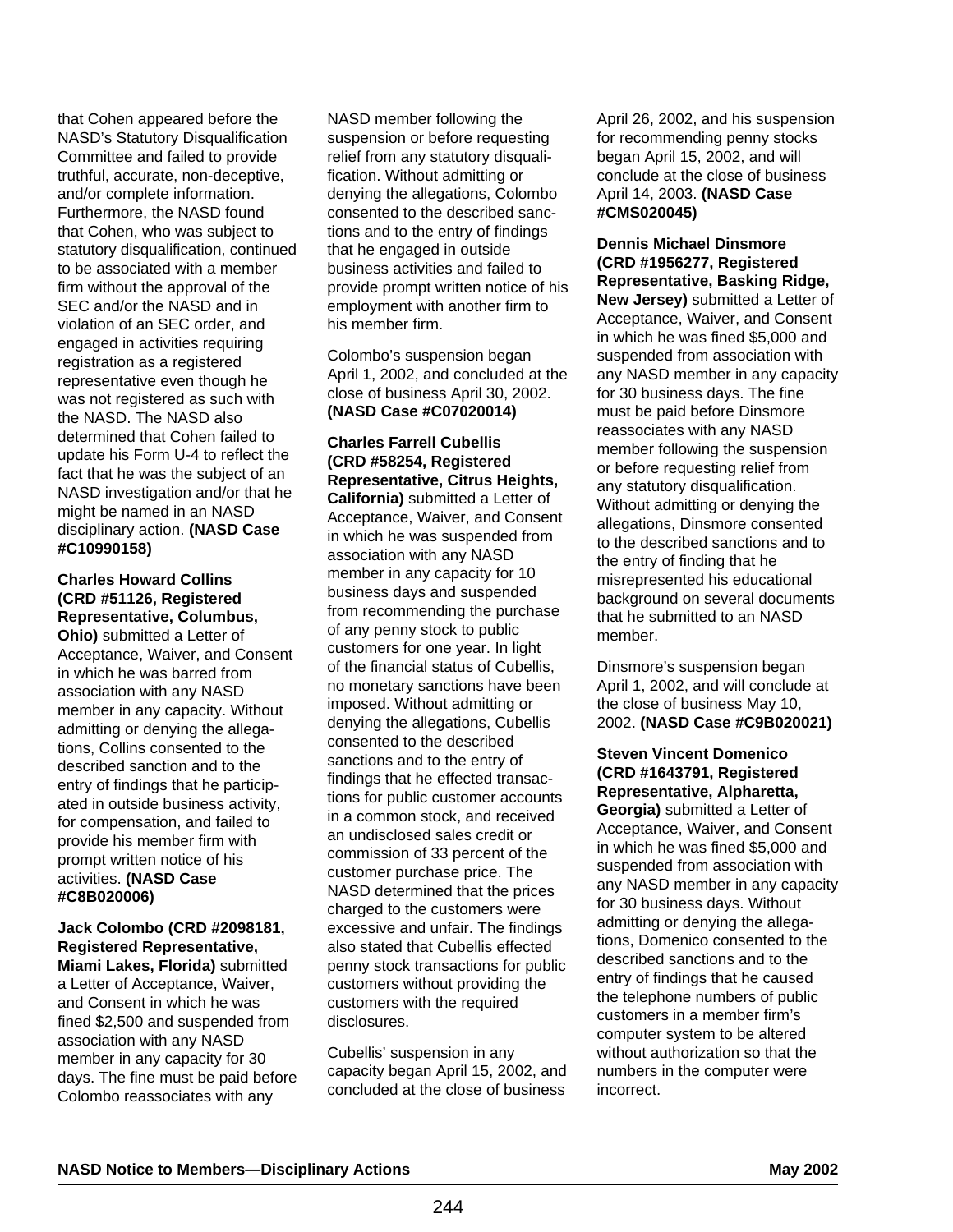Domenico's suspension began May 6, 2002, and will conclude at the close of business June 17, 2002. **(NASD Case #C07020019)**

#### **James Henry Drowne (CRD #2132586, Registered Representative, North Falmouth, Massachusetts)** submitted a

Letter of Acceptance, Waiver, and Consent in which he was ordered to pay \$96,400, plus interest, in restitution to public customers, and barred from association with any NASD member in any capacity. The restitution must be paid before Drowne reassociates with any NASD member or before requesting relief from any statutory disqualification. Without admitting or denying the allegations, Drowne consented to the described sanctions and to the entry of findings that he engaged in private securities transactions without prior written notice to, or approval from, his member firm. The NASD also found that, while registered with a member firm, Drowne engaged in outside business activities that he failed to disclose to his member firm. **(NASD Case #C11020013)**

#### **Reagan Taylor Dugas (CRD #3077624, Registered Representative, Orange, Texas)**

submitted a Letter of Acceptance, Waiver, and Consent in which he was fined \$5,000 and suspended from association with any NASD member in any capacity for 60 days. The fine must be paid before Dugas reassociates with any NASD member following the suspension or before requesting relief from any statutory disqualification. Without admitting or denying the allegations, Dugas consented to the described sanctions and to the entry of findings that he participated in a private securities transaction without providing prior notice, written or otherwise, to his member firm

describing the proposed transaction, his role therein, and whether he had received, or might receive, selling compensation in connection with the transaction.

Dugas' suspension began May 6, 2002, and will conclude July 4, 2002. **(NASD Case #C06010040)**

**Alfred Vincent Ferraro, Jr. (CRD #1121059, Registered Representative, Wayne, New Jersey)** submitted an Offer of Settlement in which he was fined \$9,670, which includes disgorgement of commissions received of \$2,172, and suspended from association with any NASD member in any capacity for one year. The fine must be paid before Ferraro reassociates with any NASD member following the suspension or before requesting relief from any statutory disqualification. Without admitting or denying the allegations, Ferraro consented to the described sanctions and to the entry of findings that he signed the name of his branch manager on customers' new account applications for investments in variable contracts and a mutual fund without the manager's knowledge or consent.

Ferraro's suspension began May 6, 2002, and will conclude at the close of business May 5, 2003. **(NASD Case #C9B010073)**

**Bradley Albert Garmhausen (CRD #2333003, Registered Representative, Traverse City, Michigan)** submitted a Letter of Acceptance, Waiver, and Consent in which he was fined \$6,170, which includes the disgorgement of commissions received of \$1,170, and suspended from association with any NASD member in any capacity for one month. The fine must be paid before Garmhausen reassociates with any NASD member following

the suspension or before requesting relief from any statutory disqualification. Without admitting or denying the allegations, Garmhausen consented to the described sanctions and to the entry of findings that he engaged in private securities transactions, for compensation, and failed to give written notice to, and receive written approval from, his member firm prior to engaging in such activities.

Garmhausen's suspension began May 6, 2002, and will conclude at the close of business June 5, 2002. **(NASD Case #C8A020016)**

## **Annabelle Garvey (CRD #3271562, Registered Representative, Merced,**

**California)** submitted a Letter of Acceptance, Waiver, and Consent in which she was barred from association with any NASD member in any capacity. Without admitting or denying the allegations, Garvey consented to the described sanction and to the entry of findings that she misappropriated \$5,000 from the bank account of a public customer and converted the funds to her own use and benefit. **(NASD Case #C01020002)**

#### **John Roger Giddens (CRD #2863912, Registered Representative, Macon, Georgia)**

submitted a Letter of Acceptance, Waiver, and Consent in which he was fined \$3,000 and suspended from association with any NASD member in any capacity for six months. The fine must be paid before Giddens reassociates with any NASD member following the suspension or before requesting relief from any statutory disqualification. Without admitting or denying the allegations, Giddens consented to the described sanctions and to the entry of findings that he engaged in private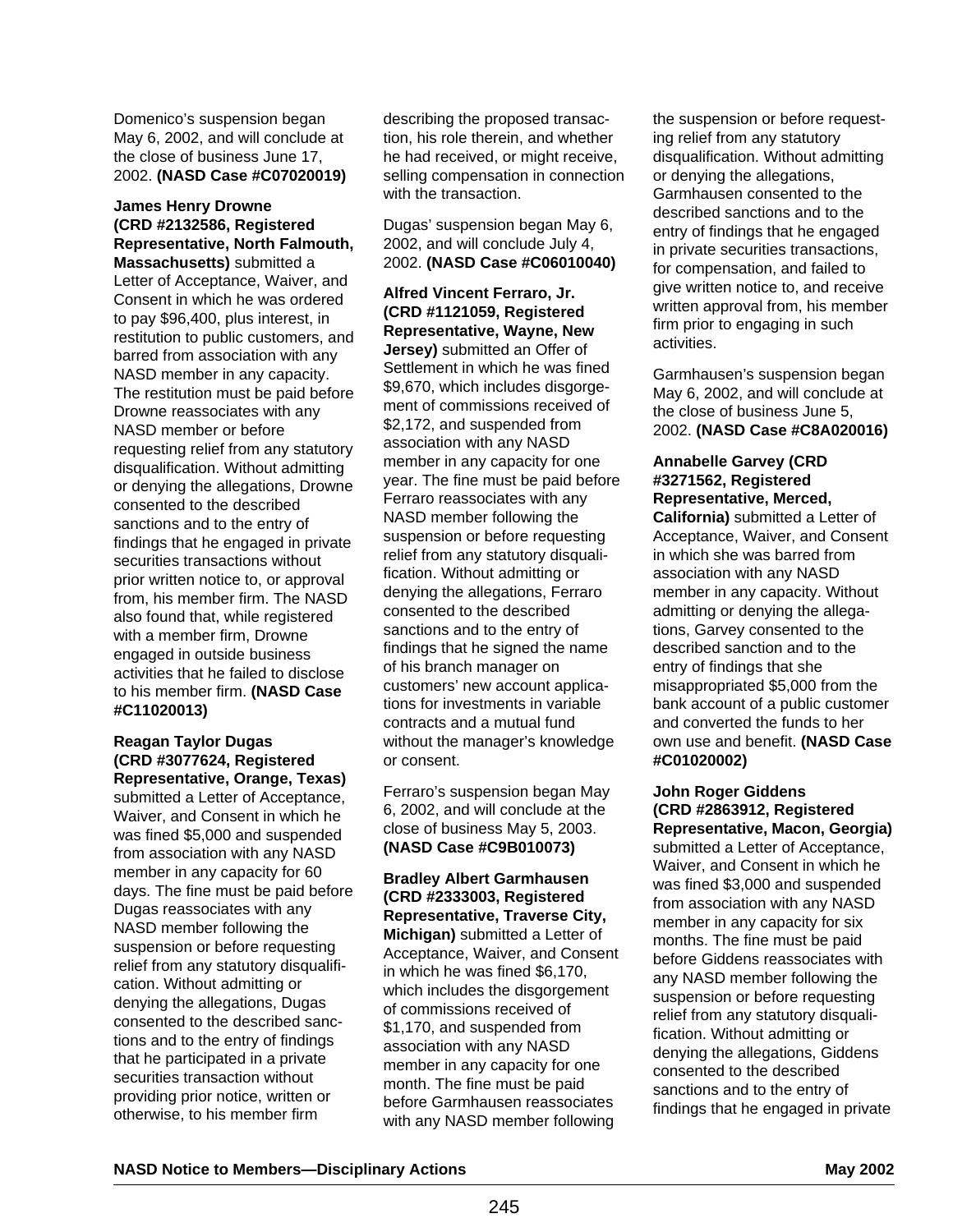securities transactions without providing prior written notice to, or receiving authorization from, his member firm.

Giddens' suspension began April 1, 2002, and will conclude at the close of business September 30, 2002. **(NASD Case #C07020013)**

**Adam David Gitstein (CRD #1884208, Registered Representative, New York, New York) and Ray Vahab (CRD #1041775, Registered Principal, New York, New York)** were barred from association with any NASD member in any capacity. The sanctions were based on findings that Gitstein engaged in excessive and unsuitable trading in the account of a public customer and failed to respond truthfully during an NASD on-the-record interview. The findings also stated that Vahab failed to properly supervise Gitstein and failed to prevent, discover, or correct Gitstein's excessive trading. The NASD also found that Vahab failed to respond to NASD requests for information. Furthermore, the NASD found that Gitstein fabricated order tickets and Vahab provided the NASD with photocopies of the fabricated order tickets, representing that they were photocopies of the original order tickets completed by Gitstein at the time of the transactions. **(NASD Case #C10010105)**

## **Maurizio Virginio Grammatica (CRD #1845020, Registered Representative, Sarasota,**

**Florida)** submitted a Letter of Acceptance, Waiver, and Consent in which he was fined \$10,000 and suspended from association with any NASD member in any capacity for three months. The fine must be paid before Grammatica reassociates with any NASD member following the suspension or before requesting relief from any statutory

disqualification. Without admitting or denying the allegations, Grammatica consented to the described sanctions and to the entry of findings that he falsified customer new account forms for the purpose of facilitating trading by an unregistered representative, thereby assisting the individual in committing registration violations.

Grammatica's suspension began April 1, 2002, and will conclude June 30, 2002. **(NASD Case #C07020007)**

## **Kevin Edward Greene (CRD #1804494, Registered Representative, Orlando,**

**Florida)** submitted a Letter of Acceptance, Waiver, and Consent in which he was fined \$5,000 and suspended from association with any NASD member in any capacity for 10 business days. Without admitting or denying the allegations, Greene consented to the described sanctions and to the entry of findings that he exercised discretionary power in the account of a public customer without obtaining prior written authorization from the customer and without having the account accepted as discretionary by his member firm.

Greene's suspension began April 1, 2002, and concluded at the close of business April 12, 2002. **(NASD Case #C07020011)**

#### **James Stanley Halligan (CRD #2284780, Registered Representative, Middlefield, Connecticut)** submitted a Letter of Acceptance, Waiver, and Consent in which he was fined \$6,000, required to disgorge commissions in the amount of \$3,000, and suspended from association with any NASD member in any capacity for six months. The fine and disgorgement amount must be paid before Halligan reassociates with any NASD member following the suspension or before request-

ing relief from any statutory disqualification. Without admitting or denying the allegations, Halligan consented to the described sanctions and to the entry of findings that he engaged in private securities transactions without prior written notice to, or approval from, his member firm. The NASD also found that Halligan engaged in outside business activities without prior written notice to his member firm.

Halligan's suspension began April 15, 2002, and will conclude at the close of business October 14, 2002. **(NASD Case #C11020015)**

#### **Michael James Harmeyer (CRD #1985323, Registered Representative, Boynton Beach, Florida)** submitted a Letter of Acceptance, Waiver, and Consent in which he was barred from association with any NASD member in any capacity. Without admitting or denying the allegations, Harmeyer consented to the described sanction and to the entry of findings that he received \$9,500 in cash from a public customer for investment purposes, commingled the customer's funds with his own in his personal bank and securities accounts, and executed options transactions in his securities account on behalf of a public customer, thereby making improper use of the customer's funds. **(NASD Case #C05020012)**

**Roderick Alexander Harmon, II (CRD #1708990, Registered Representative, Scotch Plains, New Jersey)** submitted a Letter of Acceptance, Waiver, and Consent in which he was ordered to pay \$682, plus interest, in restitution to a public customer and barred from association with any NASD member in any capacity. The restitution must be paid before Harmon reassociates with any NASD member or before request-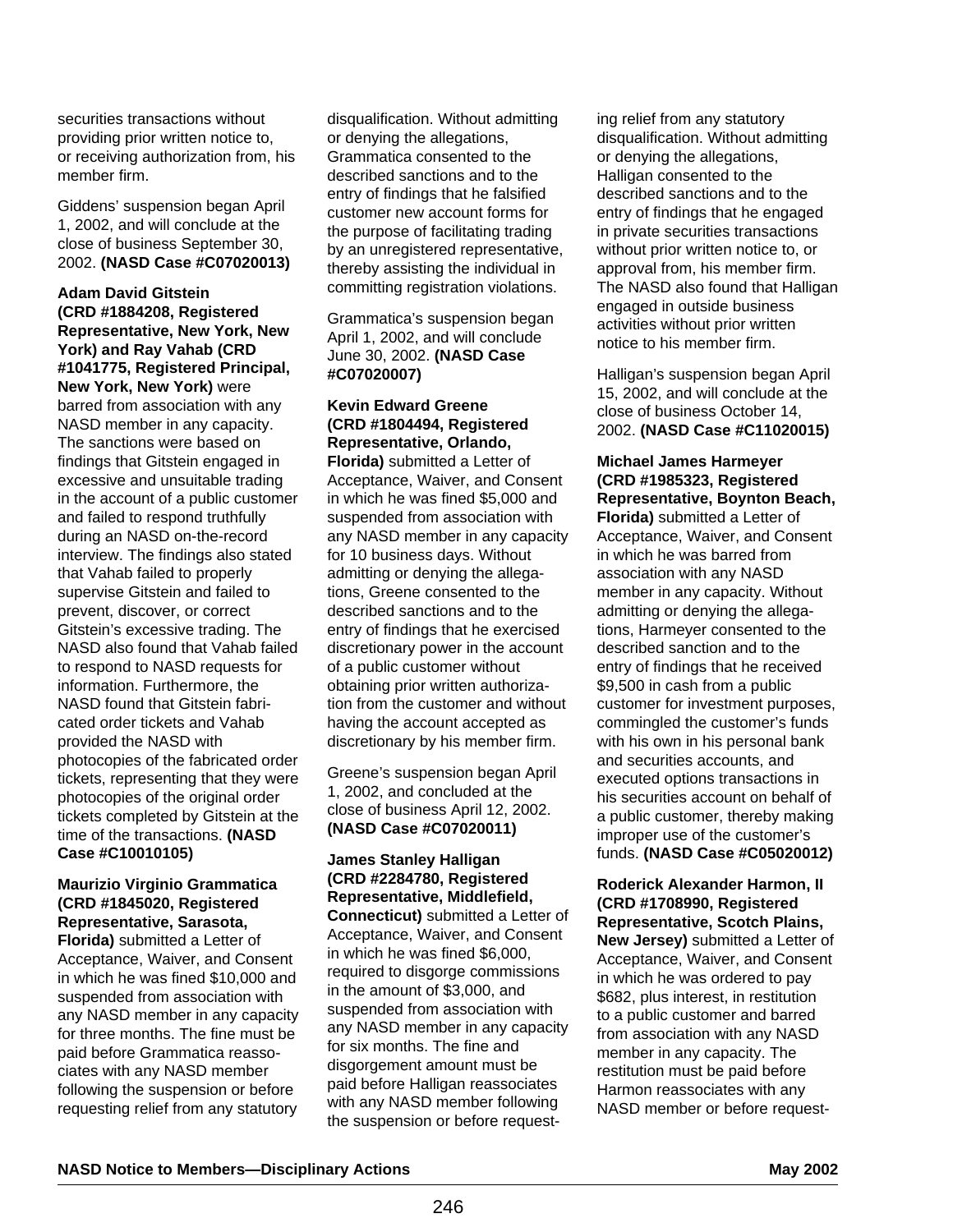ing relief from any statutory disqualification. Without admitting or denying the allegations, Harmon consented to the described sanctions and to the entry of findings that he accepted life insurance premium payments from a public customer and used those funds for his own use and benefit without the customer's knowledge. authorization, and consent. The NASD also found that Harmon engaged in outside business activities without prior written notice to, or approval from, his member firm. **(NASD Case #C9B020019)**

# **Keith Thomas Heinze (CRD #1342926, Registered Representative, Big Bend,**

**Wisconsin)** submitted an Offer of Settlement in which he was fined \$5,000 and suspended from association with any NASD member in any capacity for 18 months. Heinze must provide satisfactory proof of payment that commissions in the amount of \$63,936 have been disgorged and returned to the issuer. Without admitting or denying the allegations, Heinze consented to the described sanctions and to the entry of findings that he failed and neglected to provide prior written notice to, and obtain prior written authorization from, his member firm to engage in private securities transactions, in which he offered and sold securities for compensation in the form of promissory notes.

Heinze's suspension began May 6, 2002, and will conclude at the close of business November 5, 2003. **(NASD Case #C8A010066)**

## **Wesley C. Hendrickson (CRD #2989470, Registered Representative, Fresno,**

**California)** submitted an Offer of Settlement in which he was barred from association with any NASD member in any capacity and

required to disgorge \$191,625, plus interest, in commissions earned. Satisfactory proof of payment of disgorgement, plus interest, must be made before Hendrickson reassociates with any NASD member. Without admitting or denying the allegations, Hendrickson consented to the described sanctions and to the entry of findings that he participated in private securities transactions without providing prior written notice to, and receiving written approval from, his member firms. The findings also stated that Hendrickson, in connection with an NASD request for information, provided the NASD with a document that contained incomplete and inaccurate information. **(NASD Case #C01010008)**

## **Alan Michael Hovey (CRD #2758420, Registered Representative, Cathedral City,**

**California)** submitted a Letter of Acceptance, Waiver, and Consent in which he was barred from association with any NASD member in any capacity. Without admitting or denying the allegations, Hovey consented to the described sanction and to the entry of findings that he executed, or caused to be executed, an unauthorized mutual fund transaction in a public customer's account, and that, in order to effect the unauthorized transaction, he forged the customer's signature on a Universal Switch Letter without the customer's knowledge, authorization, or consent. **(NASD Case #C02020011)**

#### **Stephen Alexander Hunter, II (CRD #2642890, Registered Representative, Roseville, California)** submitted a Letter of Acceptance, Waiver, and Consent in which he was fined \$25,000, suspended from association with any NASD member in any capacity for 12 business days, suspended

from recommending the purchase of any penny stock to public customers for one year, and required to take and pass the series 24 general securities principal exam within six months. Failure to take and pass the Series 24 exam shall result in Hunter's suspension from association with any NASD member in any capacity until he passes the exam. Without admitting or denying the allegations, Hunter consented to the described sanctions and to the entry of findings that he effected transactions for customer accounts and received an undisclosed sales credit or commission of 33 percent of the customer purchase price, therefore charging the customers prices that were excessive and unfair. The findings also stated that Hunter effected transactions for customer accounts in a penny stock security without providing customers with the disclosures required under Section 15g of the Exchange Act.

Hunter's suspension in any capacity began April 1, 2002, and concluded at the close of business April 16, 2002. His suspension for recommending penny stocks began April 1, 2002, and will conclude at the close of business March 31, 2003. **(NASD Case #CMS020044)**

**Karl Francis Jesaitis, Jr. (CRD #2067945, Registered Representative, New York, New** York) submitted an Offer of Settlement in which he was fined \$30,000 and suspended from association with any NASD member in any capacity for two years. The fine must be paid before Jesaitis reassociates with any NASD member following the suspension or before requesting relief from any statutory disqualification. Without admitting or denying the allegations, Jesaitis consented to the described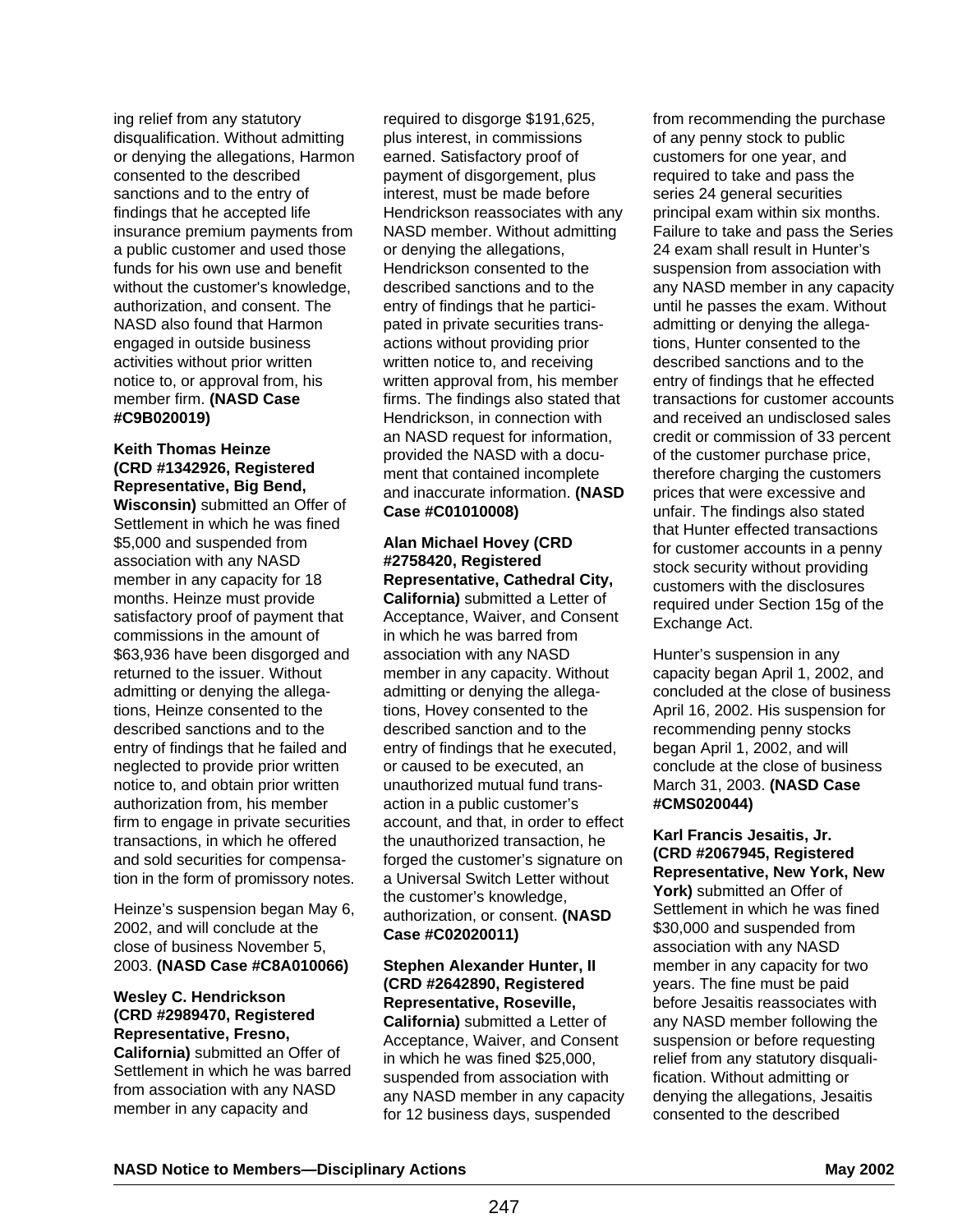sanctions and to the entry of findings that he exercised discretionary authority in the account of a public customer without obtaining the customer's prior written authorization and his member firm's written acceptance of the account as discretionary. The findings also stated that Jesaitis settled a public customer's complaint without informing and obtaining authorization from his member firm. In addition, Jesaitis provided the NASD with false, deceptive, inaccurate, and/or incomplete testimony during an on-the-record interview.

Jesaitis' suspension began May 6, 2002, and will conclude at the close of business May 5, 2004. **(NASD Case #C10010137)**

#### **Sean Kathenes (CRD #2278583, Registered Representative, Livingston, New Jersey)**

submitted an Offer of Settlement in which he was fined \$10,000 and suspended from association with any NASD member in any capacity for six months. The fine must be paid before Kathenes reassociates with any NASD member following the suspension or before requesting relief from any statutory disqualification. Without admitting or denying the allegations, Kathenes consented to the described sanctions and to the entry of findings that he executed unauthorized transactions in a public customer's account without the customer's prior knowledge, authorization, or consent.

Kathenes' suspension began May 6, 2002, and will conclude at the close of business November 5, 2002. **(NASD Case #C9B010108)**

#### **Barry Alan Kaufman (CRD #2774898, Registered Representative, Boca Raton, Florida)** submitted a Letter of Acceptance, Waiver, and Consent

in which he was fined \$5,000 and

suspended from association with any NASD member in any capacity for 10 business days. The fine must be paid before Kaufman reassociates with any NASD member following the suspension or before requesting relief from any statutory disqualification. Without admitting or denying the allegations, Kaufman consented to the described sanctions and to the entry of findings that he exercised discretionary authority in a public customer's account without obtaining the customer's prior written authorization and his member firm's acceptance of the account as discretionary.

Kaufman's suspension began April 15, 2002, and concluded at the close of business April 26, 2002. **(NASD Case #C10020036)**

#### **Lloyd Knipe (CRD #1710703, Registered Representative, Franklin Square, New York)** submitted an Offer of Settlement in which he was fined \$5,000 and suspended from association with any NASD member in any capacity for 12 months. The fine must be paid before Knipe reassociates with any NASD member following the suspension or before requesting relief from any statutory disqualification. Without admitting or denying the allegations, Knipe consented to the described sanctions and to the entry of findings that he failed to disclose material facts on his Form U-4.

Knipe's suspension began April 1, 2002, and will conclude at the close of business March 31, 2003. **(NASD Case #CLI010003)**

**Stephen John Larkin (CRD #733109, Registered Representative, Trenton, New Jersey)** submitted a Letter of Acceptance, Waiver, and Consent in which he was fined \$25,000, suspended from association with any NASD member in any capacity for two years, and ordered to disgorge \$52,000 in commissions in partial restitution to public customers. Without admitting or denying the allegations, Larkin consented to the described sanctions and to the entry of findings that he engaged in private securities transactions without prior written notice to, or approval from, his member firm.

Larkin's suspension began May 6, 2002, and will conclude at the close of business May 5, 2004. **(NASD Case #C9A020015)**

#### **Edward Joseph Larsen (CRD #4403877, Associated Person, Lyndhurst, New Jersey)**

submitted a Letter of Acceptance, Waiver, and Consent in which he was barred from association with any NASD member in any capacity. Without admitting or denying the allegations, Larsen consented to the described sanction and to the entry of findings that he willfully misrepresented and failed to disclose material facts on his Form U-4. **(NASD Case #C10020025)**

## **Ji Hoon Lee (CRD #4408774, Registered Representative, Costa Mesa, California)**

submitted a Letter of Acceptance, Waiver, and Consent in which he was fined \$2,500 and suspended from association with any NASD member in any capacity for three months. The fine must be paid before Lee reassociates with any NASD member following the suspension or before requesting relief from any statutory disqualification. Without admitting or denying the allegations, Lee consented to the described sanctions and to the entry of findings that he failed to disclose a material fact on a Form U-4.

Lee's suspension began May 6, 2002, and will conclude at the close of business August 5, 2002. **(NASD Case #C02020015)**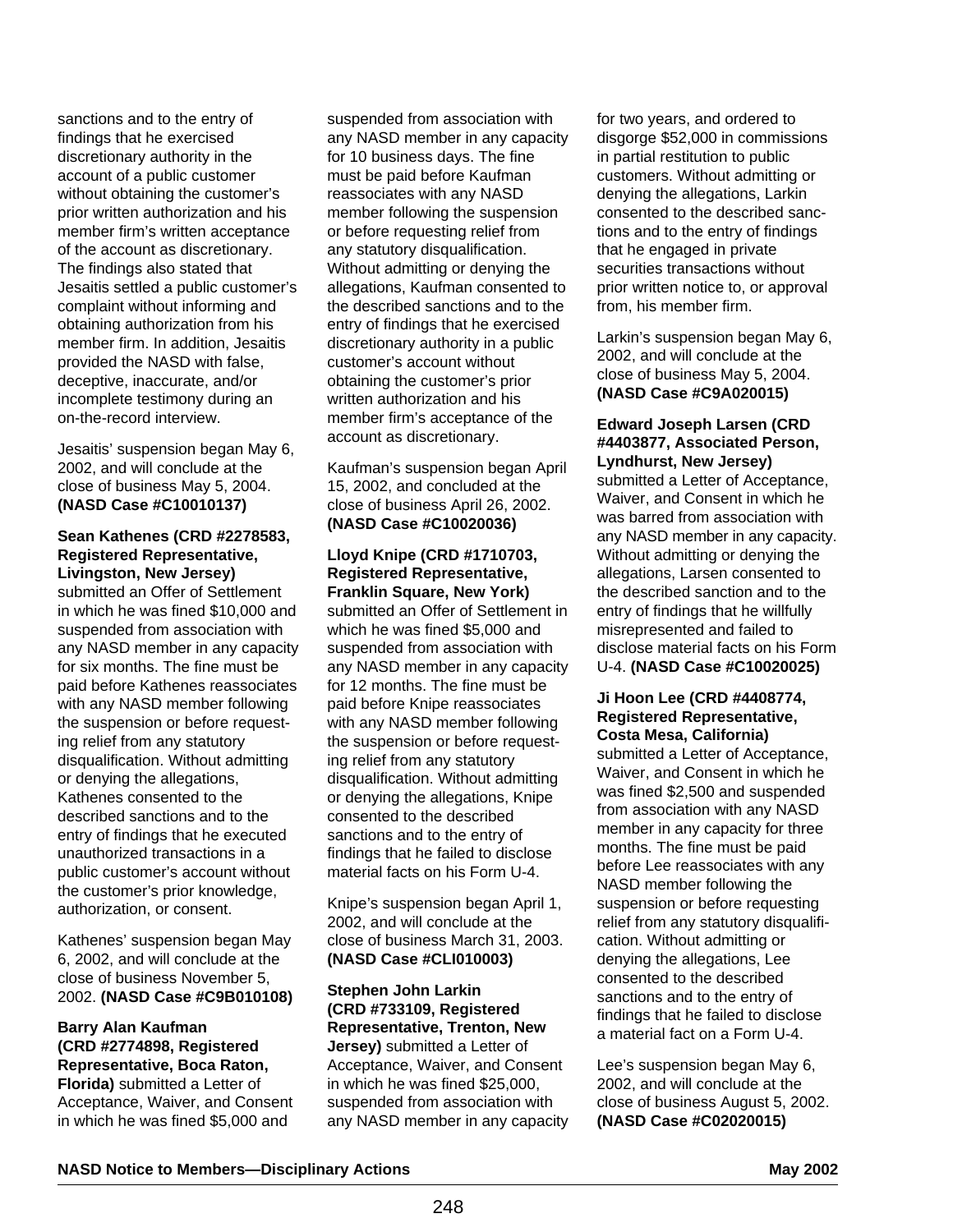## **Philip Millar Leech (CRD #2351020, Registered Representative, Spring Lake,**

**Michigan)** submitted a Letter of Acceptance, Waiver, and Consent in which he was fined \$6,395, which includes the disgorgement of \$395 in commissions, and suspended from association with any NASD member in any capacity for one month. The fine must be paid before Leech reassociates with any NASD member following the suspension or before requesting relief from any statutory disqualification. Without admitting or denying the allegations, Leech consented to the described sanctions and to the entry of findings that he participated, for compensation, in a private securities transaction by participating in the sale of a security in the form of a viatical issued by a member of the public without giving written notice of his intention to engage in such activity to his member firm, and receiving written approval from his member firm, prior to engaging in such activities. The NASD also found that Leech maintained a Web site for the purpose of advertising without obtaining prior approval for use of the Web site from a principal of his member firms, and failed to file the advertising with NASD's Advertising/Investment Companies Regulation Department within 10 days of the first use or publication of the Web site.

Leech's suspension began April 15, 2002, and will conclude at the close of business May 14, 2002. **(NASD Case #C8A020012)**

#### **Jae Young Lim (CRD #1003677, Registered Representative, Fullerton, California)** submitted a

Letter of Acceptance, Waiver, and Consent in which he was barred from association with any NASD member in any capacity. Without admitting or denying the allegations, Lim consented to the described sanction and to the entry of findings that he participated in private securities transactions without providing prior written notice to his member firm. **(NASD Case #C02020012)**

**Joseph Anthony Marchisello (CRD #2322480, Registered Representative, Brooklyn, New York)** submitted a Letter of Acceptance, Waiver, and Consent in which he was barred from association with any NASD member in any capacity. Without admitting or denying the allegations, Marchisello consented to the described sanction and to the entry of findings that he failed to respond to an NASD request to appear for an on-the-record interview. **(NASD Case #C10020026)**

#### **Peter Thomas Matus (CRD #2675757, Associated Person, Salt Lake City, Utah)** submitted

a Letter of Acceptance, Waiver, and Consent in which he was fined \$12,500 and suspended from association with any NASD member in any capacity for 18 months. The fine must be paid before Matus reassociates with any NASD member following the suspension or before requesting relief from any statutory disqualification. Without admitting or denying the allegations, Matus consented to the described sanctions and to the entry of findings that he maintained two accounts at another member firm and did not disclose, in writing, to his member firm the existence of the two accounts at the other firm, nor did he notify the other firm, in writing, that he was associated with his member firm.

Matus' suspension began May 6, 2002, and will conclude at the close of business November 5, 2003. **(NASD Case #C3A020019)**

## **Elizabeth Ann McCargar (CRD #2347346, Registered Representative, Folsom,**

**California)** submitted a Letter of Acceptance, Waiver, and Consent in which she was fined \$2,500 and suspended from association with any NASD member in any capacity for 90 days. Without admitting or denving the allegations, McCargar consented to the described sanctions and to the entry of findings that she executed promissory notes for the purpose of recreating what she understood were previously executed promissory notes. The findings also stated that McCargar, in response to an NASD request for testimony, incorrectly testified that the promissory notes had been executed on or about the dates reflected on the notes.

McCargar's suspension began April 1, 2002, and will conclude June 29, 2002. **(NASD Case #CMS020036)**

**Terry Edwin McCormic (CRD #1443203, Registered Representative, Lady Lake, Florida)** submitted a Letter of Acceptance, Waiver, and Consent in which he was fined \$47,982, which includes disgorgement of \$42,982 in commissions earned. and suspended from association with any NASD member in any capacity for two years. The fine must be paid before McCormic reassociates with any NASD member following the suspension or before requesting relief from any statutory disqualification. Without admitting or denying the allegations, McCormic consented to the described sanctions and to the entry of findings that he engaged in private securities transactions without providing prior written notice to, or receiving authorization from, his member firm.

McCormic's suspension began April 1, 2002, and will conclude at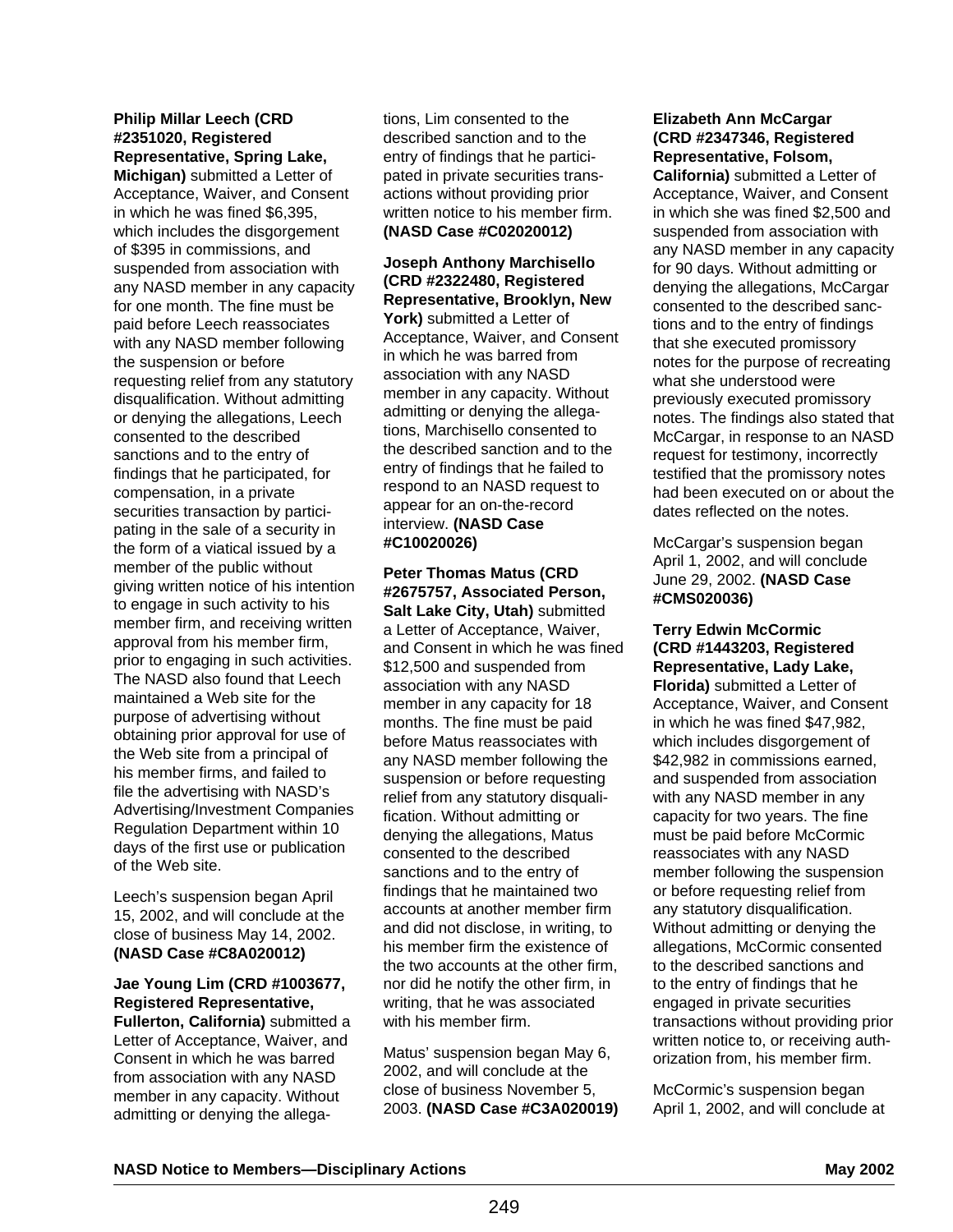the close of business March 31, 2004. **(NASD Case #C07020015)**

## **William Keith McCrea (CRD #2234553, Registered Representative, Sun City West,**

**Arizona)** submitted a Letter of Acceptance, Waiver, and Consent in which he was barred from association with any NASD member in any capacity. Without admitting or denying the allegations, McCrea consented to the described sanction and to the entry of findings that he participated in private securities transactions without providing prior written notice of his activities to his member firm. **(NASD Case #C3A020014)**

## **Shannon Mae McDermott (CRD #4129251, Registered Representative, Granby,**

**Missouri)** was barred from association with any NASD member in any capacity. The sanction was based on findings that McDermott, without the knowledge or consent of a public customer, withdrew \$4,500 from the customer's bank account, deposited the cash funds into an account under her control, and used the funds to her own benefit or for some purpose other than the benefit of the public customer. The findings also stated that McDermott failed to respond to NASD requests for information. **(NASD Case #C04010037)**

**Timothy Melvin Murphy (CRD #1827456, Registered Representative, Orange, California)** submitted a Letter of Acceptance, Waiver, and Consent in which he was barred from association with any NASD member in any capacity. Without admitting or denying the allegations, Murphy consented to the described sanction and to the entry of findings that he received \$141,398.15 from public customers for investment purposes, failed to apply the funds as directed, and, instead, without the customers' knowledge, authorization, or consent, misused the funds until a later time at which time he returned the funds to the customers. **(NASD Case #C02020013)**

**Susan Georgette Penn (CRD #1104422, Registered Principal, Huntington Station, New York)** submitted a Letter of Acceptance, Waiver, and Consent in which she was fined \$5,000 and suspended from association with any NASD member in a principal capacity for five business days. The fine must be paid before Penn reassociates with any NASD member following the suspension or before requesting relief from any statutory disqualification. Without admitting or denying the allegations, Penn consented to the described sanctions and to the entry of findings that a former member firm, acting through Penn, conducted a securities business while failing to maintain the minimum required net capital.

Penn's suspension began April 15, 2002, and concluded at the close of business April 19, 2002. **(NASD Case #C10020034)**

#### **Dean Petkanas (CRD #2001896, Registered Principal, Old Westbury, New York)** submitted a Letter of Acceptance, Waiver, and Consent in which he was fined \$5,000 and suspended from association with any NASD member in a principal and supervisory capacity for 30 days. Without admitting or denying the allegations, Petkanas consented to the described sanctions and to the entry of findings that he failed to establish and maintain adequate written supervisory procedures to address the monitoring of his member firm's market presence

in warrants and that proper procedures were implemented.

Petkanas' suspension began April 15, 2002, and will conclude at the close of business May 15, 2002. **(NASD Case #CAF020011)**

**Wayne Wendell Ratliff, III (CRD #1757408, Registered Principal, Morgantown, West Virginia)** submitted a Letter of Acceptance, Waiver, and Consent in which he was barred from association with any NASD member in any capacity. Without admitting or denying the allegations, Ratliff consented to the described sanction and to the entry of findings that he willfully failed to disclose material facts on a Form U-4 and failed to respond to NASD requests for information. **(NASD Case #C9A020011)**

#### **Steven Mark Reed (CRD #2642807, Registered Representative, Suisun,**

**California)** submitted a Letter of Acceptance, Waiver, and Consent in which he was fined \$5,000 and suspended from association with any NASD member in any capacity for five business days. Without admitting or denying the allegations, Reed consented to the described sanctions and to the entry of findings that he recommended and engaged in purchase and sale transactions in the accounts of a public customer which involved mutual fund switching without having reasonable grounds for believing that these recommendations and resultant transactions were suitable for the customer based on her security holdings, financial situation, and needs.

Reed's suspension began May 6, 2002, and concluded at the close of business May 10, 2002. **(NASD Case #C06020002)**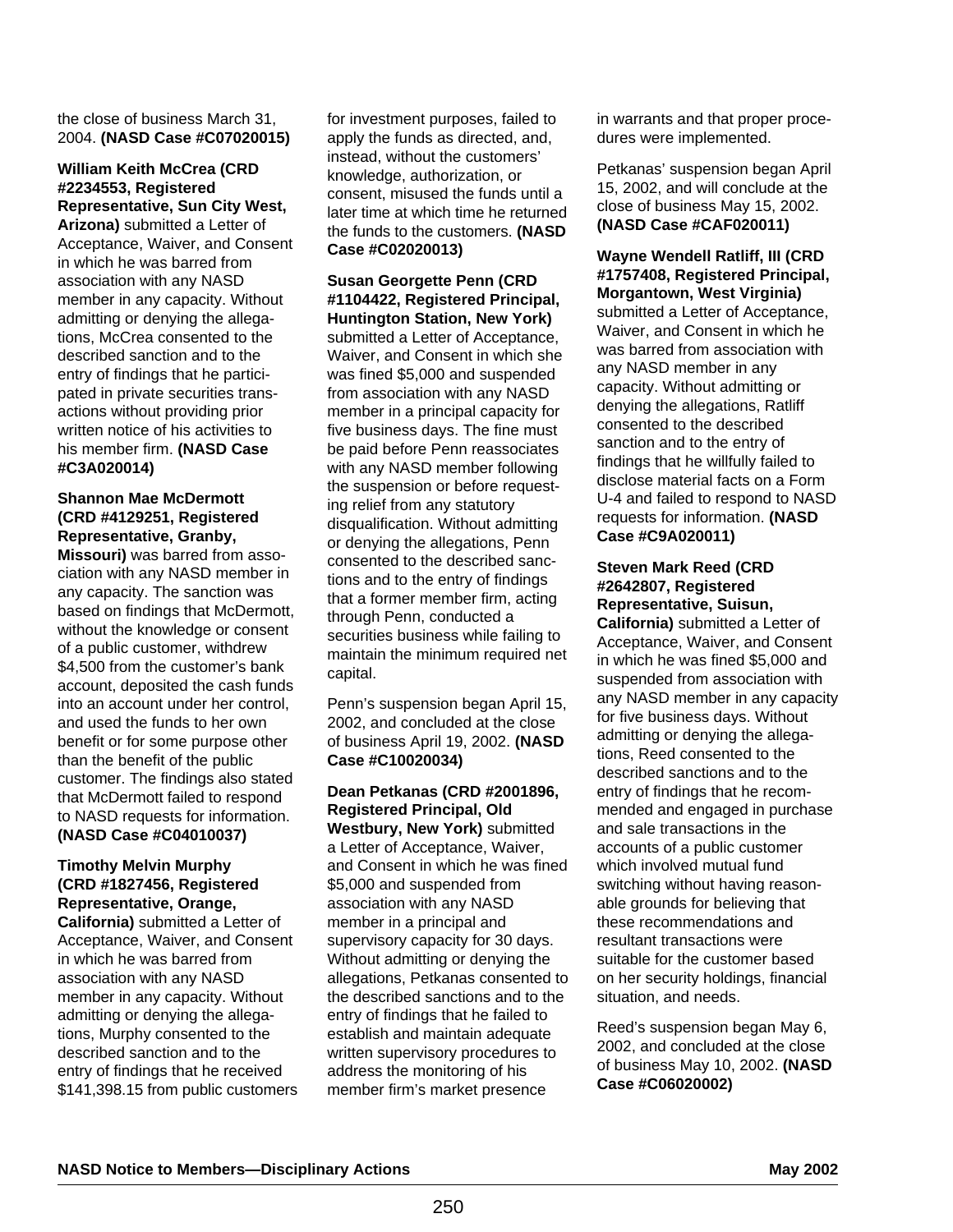#### **Brian Scott Robison (CRD #2609403, Registered Representative, Aurora,**

**Colorado)** submitted a Letter of Acceptance, Waiver, and Consent in which he was barred from association with any NASD member in any capacity. Without admitting or denying the allegations, Robison consented to the described sanction and to the entry of findings that he obtained funds from his member firm to which he was not entitled by submitting expense reports requesting reimbursement for expenses he did not incur, and by receiving and retaining the reimbursements, which he has since voluntarily repaid. **(NASD Case #C3A020015)**

# **Deborah Ellen Romary (CRD #1112258, Registered Representative, Fort Wayne,**

**Indiana)** submitted a Letter of Acceptance, Waiver, and Consent in which she was fined \$2,500, required to pay \$12,479, plus interest, in restitution to a public customer, which includes disgorgement of commissions of \$7,400.05, and suspended from association with any NASD member in any capacity for 10 business days. Romary must provide proof of payment of the restitution prior to reassociation with a member firm following the suspension or prior to any request for relief from statutory disqualification. Without admitting or denying the allegations, Romary consented to the described sanctions and to the entry of findings that she recommended to a public customer to transfer money from a variable annuity to a life variable annuity, resulting in a \$12,479 surrender charge to the customer. The NASD found that Romary made this recommendation without having a reasonable basis for the recommendation to exchange the variable annuity for the life variable annuity, when the products were

similar in some ways and identical in others, and without a material benefit to the customer.

Romary's suspension began April 15, 2002, and concluded at the close of business April 26, 2002. **(NASD Case #C8A020013)**

**Philip Lawrence Salice (CRD #2928448, Registered Principal, Bayshore, New York)** submitted a Letter of Acceptance, Waiver, and Consent in which he was fined \$10,000 and suspended from association with any NASD member in any capacity for 15 business days. Without admitting or denying the allegations, Salice consented to the described sanctions and to the entry of findings that he guaranteed a public customer, in writing, against loss.

Salice's suspension began May 6, 2002, and will conclude at the close of business May 24, 2002. **(NASD Case #C10020033)**

## **Janet Lynne Schroder (CRD #1849962, Registered Representative, Florence,**

**Kentucky)** submitted a Letter of Acceptance, Waiver, and Consent in which she was fined \$10,000, suspended from association with any NASD member in any capacity for six months, and required to pay \$15,500, plus interest, in restitution to public customers. Payment of the fine and satisfactory proof of payment of restitution is required before Schroder reassociates with any NASD member following the suspension or before requesting relief from any statutory disqualification. Without admitting or denying the allegations, Schroder consented to the described sanctions and to the entry of findings that she participated in private securities transactions and engaged in business activity outside the scope of her relationship with her member firm without providing prior written notice to her firm.

Schroder's suspension began April 15, 2002, and will conclude at the close of business October 14, 2002. **(NASD Case #C05020011)**

#### **Barbara Lee Schuldt (CRD #4008311, Registered Representative, Chicago,**

**Illinois)** submitted a Letter of Acceptance, Waiver, and Consent in which she was barred from association with any NASD member in any capacity. Without admitting or denying the allegations, Schuldt consented to the described sanction and to the entry of findings that she obtained credit cards in the name of a public customer of his member firm's bank affiliate by completing credit card applications with the customer's personal information, which she verified through a branch bank. The NASD found that Schuldt used the credit cards on several occasions and signed the customer's name to credit charge slips, thereby incurring charges, without the knowledge or consent of the customer. **(NASD Case #C8A020017)**

**Stephanie Ann Scott (CRD #3121358, Registered Representative, Oklahoma City, Oklahoma)** was barred from association with any NASD member in any capacity. The sanction was based on findings that Scott issued cashier checks to herself totaling \$520, and that in order to fund these checks, she advanced \$520 on the line of credit of a public customer without the customer's knowledge or consent. Scott negotiated one of the cashier checks for \$260 and destroyed remaining checks prior to negotiation, thereby wrongfully converting \$260. Scott also failed to respond to NASD requests for information. **(NASD Case #C05010042)**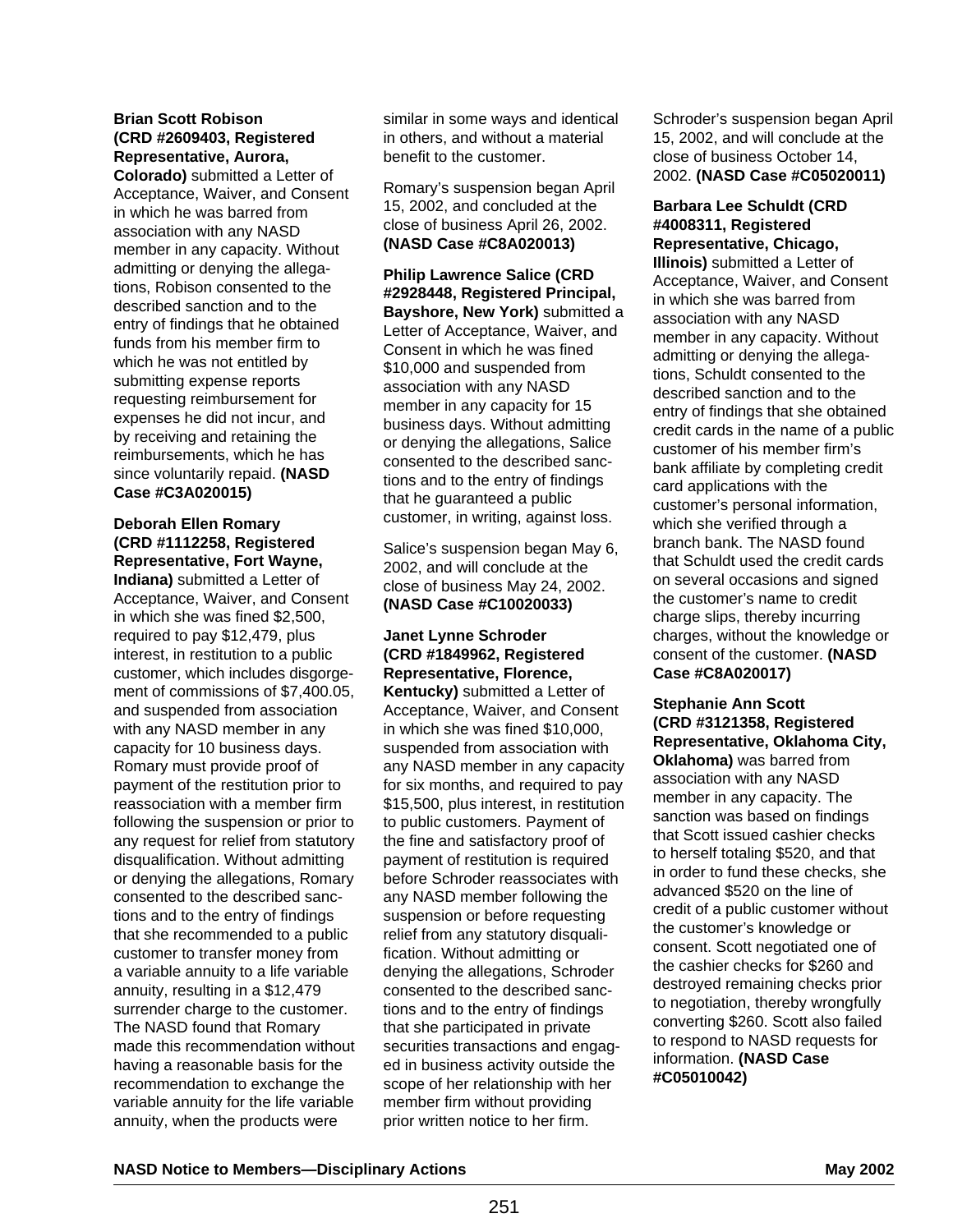#### **Damion S. Shoemaker (CRD #2897948, Registered Representative, Astoria, New**

York) was barred from association with any NASD member in any capacity. The sanction was based on findings that Shoemaker filed materially inaccurate Forms U-4 and failed to respond to NASD requests for information. **(NASD Case #C10010108)**

#### **Jerome Remy Shore (CRD #2666255, Registered Representative, Baton Rouge,**

**Louisiana)** submitted a Letter of Acceptance, Waiver, and Consent in which he was fined \$10,000 and suspended from association with any NASD member in any capacity for one year. The fine must be paid before Shore reassociates with any NASD member following the suspension or before requesting relief from any statutory disqualification. Without admitting or denying the allegations Shore consented to the described sanctions and to the entry of findings that he signed the names of public customers on a new account form without the knowledge or consent of the customers, and that he intentionally completed the form with an incorrect social security number and date of birth for one of the customers.

Shore's suspension began April 15, 2002, and will conclude at the close of business April 14, 2003. **(NASD Case #C05020010)**

#### **Cara Marie Smith (CRD #2391959, Registered Representative, Mesa Arizona)**

submitted an Offer of Settlement in which she was barred from association with any NASD member in any capacity. Without admitting or denying the allegations, Smith consented to the described sanction and to the entry of findings that she affixed the signatures of public customers on documents

that relate to the purchase of a variable annuity without the customers' knowledge or consent. The findings also stated that Smith failed to respond to NASD requests to appear for an on-therecord testimony. **(NASD Case #C8A010093)** 

#### **Thomas Steinbach (CRD #1296164, Registered Representative, Mountain**

**Lakes, New Jersey)** was barred from association with any NASD member in any capacity and ordered to pay \$20,000 in restitution to a public customer. The sanctions were based on findings that Steinbach, by use of the means or instrumentalities of interstate commerce, the mails, or any facility of any national securities exchange, employed a device, scheme, or artifice to defraud; made untrue statements of material fact or omitted to state material facts necessary in order to make the statements made, in light of the circumstances under which they were made, not misleading; or engaged in acts, practices, or a course of business which operated, or could operate, as a fraud or deceit upon persons by making misrepresentations and omissions in connection with an agreement to purchase options. In addition, Steinbach failed to respond to NASD requests for information. **(NASD Case #C9B010061)**

#### **Belinda Enriquez Swiatlowski (CRD #2935813, Registered Representative, Dublin, California)** submitted a Letter of

Acceptance, Waiver, and Consent in which she was barred from association with any NASD member in any capacity. Without admitting or denying the allegations, Swiatlowski consented to the described sanction and to the entry of findings that she failed to amend her Form U-4 to notify her

member firm and the NASD of a material fact. The findings also stated that Swiatlowski failed to respond to NASD requests for information and documentation. **(NASD Case #C01020004)**

#### **Steven William Taylor (CRD #867673, Registered Representative, Longmont, Colorado)** submitted an Offer of Settlement in which he was suspended from association with any NASD member in any capacity for one year. In light of the financial status of Taylor, no monetary sanction has been imposed. Without admitting or denying the allegations, Taylor consented to the described sanction and to the entry of findings that he failed to keep his Form U-4 current by filing, or causing to be filed, the required amendments.

Taylor's suspension began April 15, 2002, and will conclude at the close of business April 14, 2003. **(NASD Case #C3A010046)**

#### **Lee Douglas Tusberg (CRD #1208731, Registered Representative, Spokane, Washington)** submitted an Offer of Settlement in which he was barred from association with any NASD member in any capacity. Without admitting or denying the allegations, Tusberg consented to the described sanction and to the entry of findings that he engaged in private securities transactions without prior written notice to, and approval from, his member firm. The findings also stated that Tusberg failed to respond to NASD requests for information. **(NASD Case #C3B010018)**

# **Randall John Veselik (CRD #2258833, Registered Representative, Naperville,**

**Illinois)** submitted an Offer of Settlement in which he was barred from association with any NASD member in any capacity and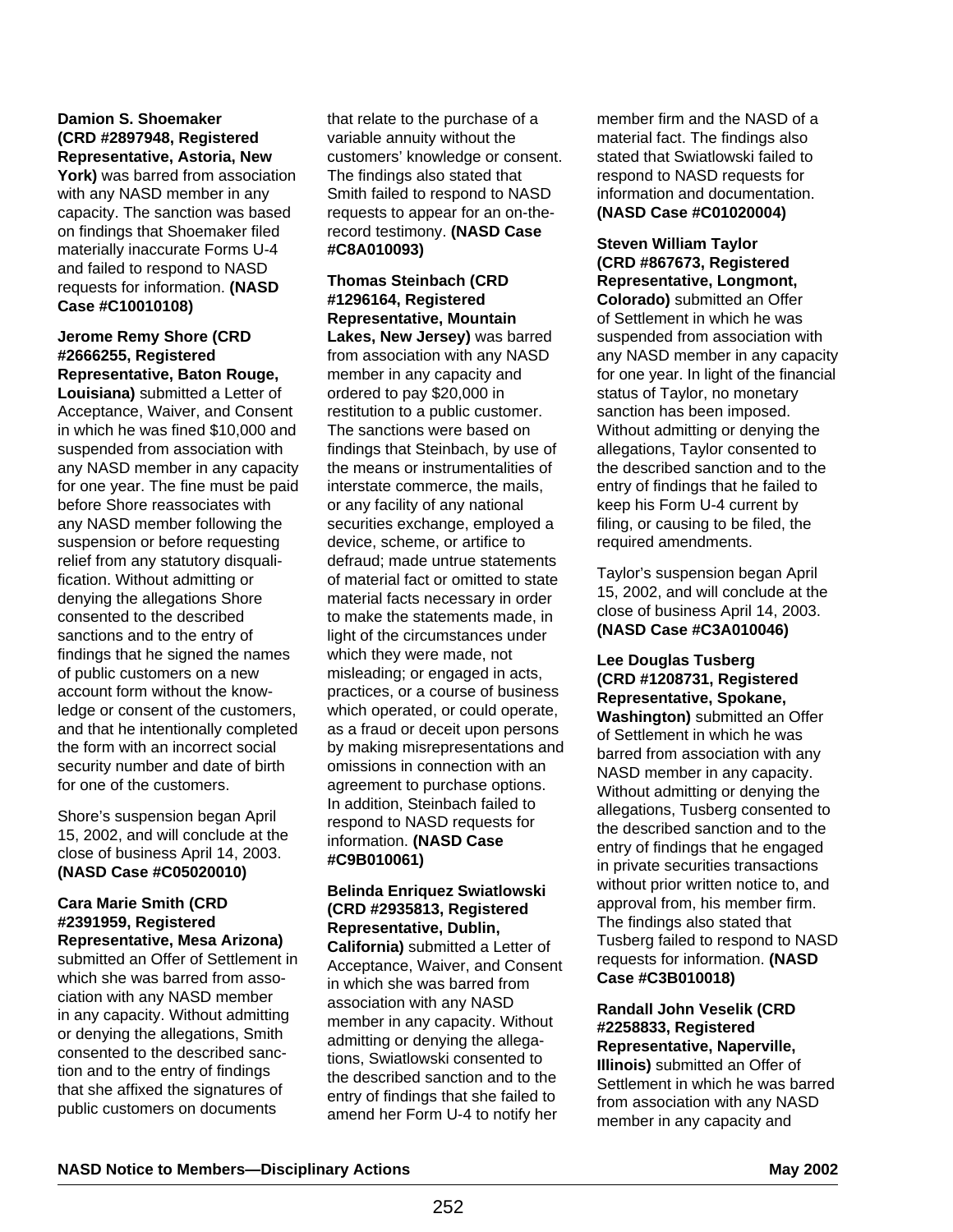required to pay \$1,395,000, plus interest, in restitution to a public customer. Satisfactory proof of payment of restitution must be made before Veselik reassociates with any NASD member. Without admitting or denying the allegations, Veselik consented to the described sanctions and to the entry of findings that he participated in private securities transactions without providing prior written notice to his member firm. The findings also stated that Veselik failed to respond to an NASD request to appear for an onthe-record interview. **(NASD Case #C05020002)**

**Richard Zbigniew Zielony (CRD #721183, Registered Principal, Jacksonville, Oregon)** submitted a Letter of Acceptance, Waiver, and Consent in which he was barred from association with any NASD member in any capacity. Without admitting or denying the allegations, Zielony consented to the described sanction and to the entry of findings that he recommended transactions for the account of a public customer without having reasonable grounds for believing that such recommendations were suitable in light of the size and nature of the transactions, the margin interest costs, the holding periods, and the facts disclosed concerning the customer's other securities holdings, financial situation, investment objective, circumstances, and needs. The findings also stated that Zielony engaged in excessive trading in the account of a public customer in view of the customer's objectives, financial situation, and the nature of the customer's account. In addition, the NASD found that Zielony exercised discretionary power in a public customer's account without prior written authorization from the customer and acceptance in writing by his member firm of the

account as discretionary. **(NASD Case #C3B020006)**

#### **Individuals Fined**

**Joseph Michael Angelone, Jr. (CRD #2313606, Registered Representative, New York, New York)** submitted a Letter of Acceptance, Waiver, and Consent in which he was censured and fined \$10,000. Without admitting or denying the allegations, Angelone consented to the described sanctions and to the entry of findings that he failed to amend his Form U-4 to disclose material facts. **(NASD Case #C9B020025)**

# **Frank James Gillen (CRD #2045276, Registered Representative, Salt Lake City,**

**Utah)** submitted a Letter of Acceptance, Waiver, and Consent in which he was censured and fined \$25,000. Without admitting or denying the allegations, Gillen consented to the described sanctions and to the entry of findings that he sold shares of common stock that represented the founder shares he received when the stock was formed. The NASD found that Gillen relied upon Rule 144(k) as an exemption from registration under Section 5 of the Securities Act of 1933. However, since he was a control person at the time he sold the shares, Rule 144(k) was not available to him; therefore, he sold his shares in violation of Section 5 of the Securities Act of 1933. **(NASD Case #C3A020016)** 

## **Decision Issued**

The following decision has been issued by the DBCC or the Office of Hearing Officers and has been appealed to or called for review by the NAC as of April 5, 2002. The findings and sanctions imposed in the decision may be increased, decreased, modified, or reversed

by the NAC. Initial decisions whose times for appeal have not yet expired will be reported in the next Notices to Members.

#### **Gaylon Wayne LaBoa (CRD #3134751, Registered Representative, Atlanta,**

**Georgia)** was barred from association with any NASD member in any capacity. The sanction was based on findings that LaBoa converted checks totaling \$2,700 received from a public customer to begin an investment account and failed to deposit any money into the account. The findings also stated that LaBoa failed to respond to NASD requests for an on-therecord interview.

LaBoa has appealed this decision to the NAC, and the sanction is not in effect pending consideration of the appeal. **(NASD Case #C07010007)**

## **Complaints Filed**

The following complaints were issued by the NASD. Issuance of a disciplinary complaint represents the initiation of a formal proceeding by the NASD in which findings as to the allegations in the complaint have not been made, and does not represent a decision as to any of the allegations contained in the complaint. Because these complaints are unadjudicated, you may wish to contact the respondents before drawing any conclusions regarding the allegations in the complaint.

**Robert Andrew DiCarlo, Jr. (CRD #2837475, Registered Representative, Boca Raton, Florida)** was named as a respondent in an NASD complaint alleging that he effected unauthorized transactions in the accounts of public customers and failed to respond to NASD requests for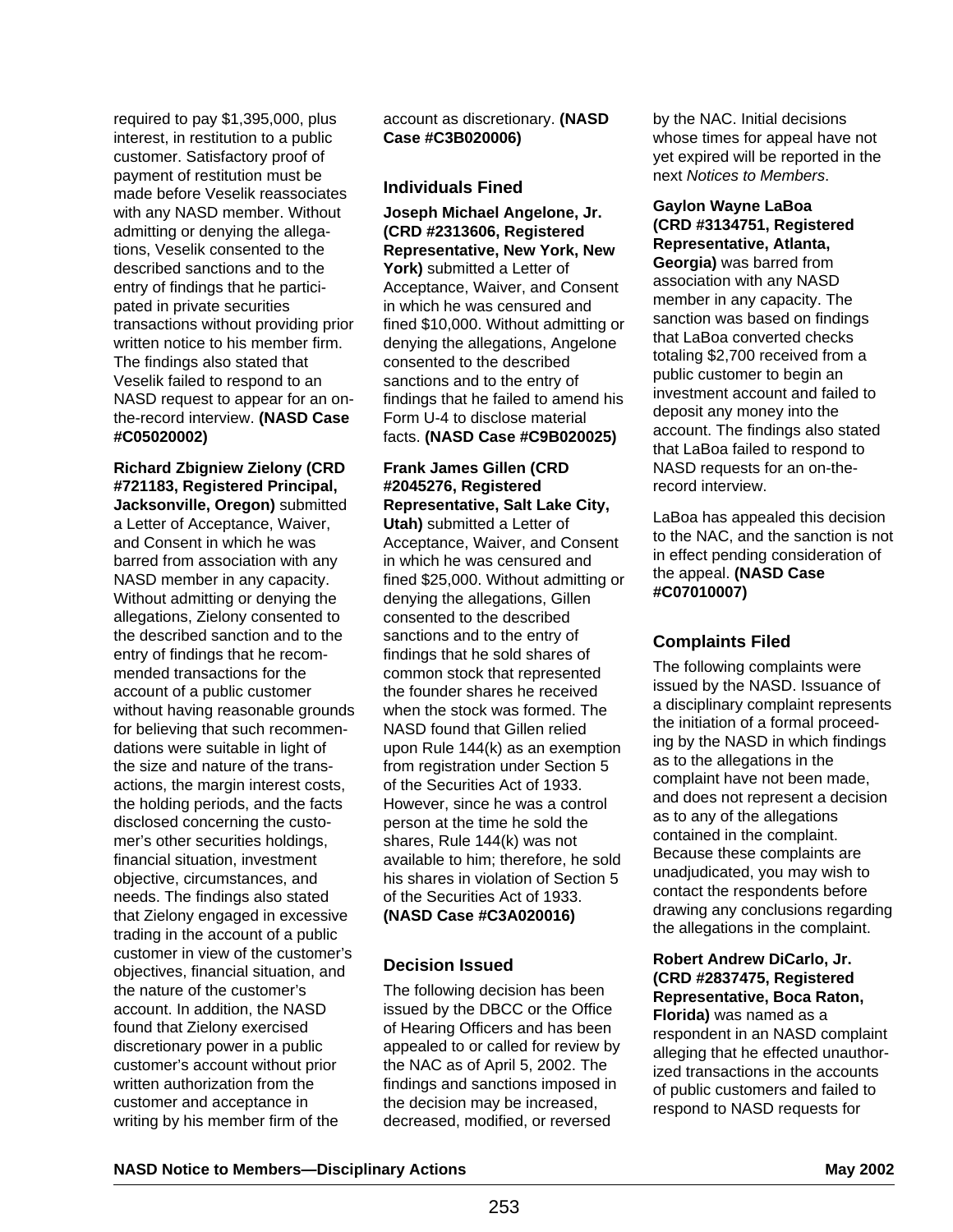#### information. **(NASD Case #C07020012)**

**Lloyd Wade Securities, Inc. (CRD #39653, Dallas, Texas), David Lloyd Rutkoske (CRD #1496393, Registered Principal, Allen, Texas), and Michael Arthur Niebuhr (CRD #724449, Registered Principal, San Diego, California)** were named as respondents in an NASD complaint alleging that the respondents made use of any means or instruments of transportation or communication in interstate commerce or of the mails to sell a security for which there was no registration statement in effect through the use of any prospectus or otherwise. The complaint also alleges that while the firm, acting through Rutkoske and Niebuhr, engaged in a distribution of securities, it was at the same time engaging in selling efforts with respect to the stock by purchasing shares on a principal basis and then selling the shares to public customers in solicited principal transactions in violation of Regulation M. In addition, the complaint alleges that the firm, acting through Rutkoske and Niebuhr, effected transactions in securities at prices that were not fair and reasonable, and charged retail customers undisclosed markups in excess of five percent of the firm's contemporaneous cost.

Furthermore, the complaint alleges that the respondents, by the use of the means or instrumentalities of interstate commerce, the mails, or of any facility of any national securities exchange, employed a device, scheme, or artifice to defraud; made untrue statements of material fact or omitted to state material facts necessary in order to make the statements made, in light of the circumstances under which they were made, not misleading; or engaged in acts,

practices, or a course of business that operated as a fraud or deceit upon person in connection with transactions it effected in securities as principal. The complaint alleges that the firm charged public customers fraudulently excessive markups that were over 10 percent and \$100, totaling approximately \$285,900. In addition, the complaint alleges that the firm, as a market maker in an over-thecounter bulletin board (OTCBB) security, dominated and controlled the market for the security, and should have computed customer markups based upon its contemporaneous cost from other broker/dealers but failed to do so. Furthermore, the complaint alleges that Rutkoske and Niebuhr made the decision to make a market in the security and determined the markups that were excessive and fraudulent. Moreover, the complaint alleges that the firm and Rutkoske failed to respond to NASD requests for information. **(NASD Case #CAF020012)**

#### **Nelson Daniel Polite, Jr. (CRD #2698001, Registered Principal, Orlando, Florida)** was named as a respondent in an NASD complaint alleging that he entered into a written agreement with a public customer to trade his account and share profits earned in that account without prior written authorization from his member firm. The complaint also alleges that Polite failed to respond to NASD requests for information and documents. **(NASD Case #C07020021)**

**Joseph Anthony Sanchez (CRD #2393619, Registered Representative, Tampa, Florida)** was named as a respondent in an NASD complaint alleging that he sold and purchased, or caused to be sold and purchased, shares of stock for the account of a public

customer without the prior knowledge, authorization, or consent of the customer. The complaint also alleges that Sanchez failed to respond to NASD requests for documents and information. **(NASD Case #C9B020018)** 

**Henry Shin a/k/a Yoo Ho (CRD #3210557, Registered Representative, Levittown, New York)** was named as a respondent in an NASD complaint alleging that he engaged in transactions in the account of a public customer without the customer's prior knowledge, authorization, or consent. The complaint also alleges that Shin engaged in a pattern of deceptive conduct intended to deter or delay a public customer from taking any action including complaining to his member firm about unauthorized transactions. In addition, the complaint alleges that Shin engaged in activities involving options transactions while he was not qualified, and registered in the category or categories of registration related to options securities. Furthermore, the complaint alleges that Shin failed to respond to NASD requests for information. **(NASD Case #C10020027)**

## **Firm Suspended For Failure To Supply Financial Information**

The following firm was suspended from membership in the NASD for failure to comply with formal written requests to submit financial information to the NASD. The action was based on the provisions of NASD Rule 8210 and Article VII, Section 2 of the NASD By-Laws. The date the suspension commenced is listed after the entry. If the firm has complied with the requests for information, the listing also includes the date the suspension concluded.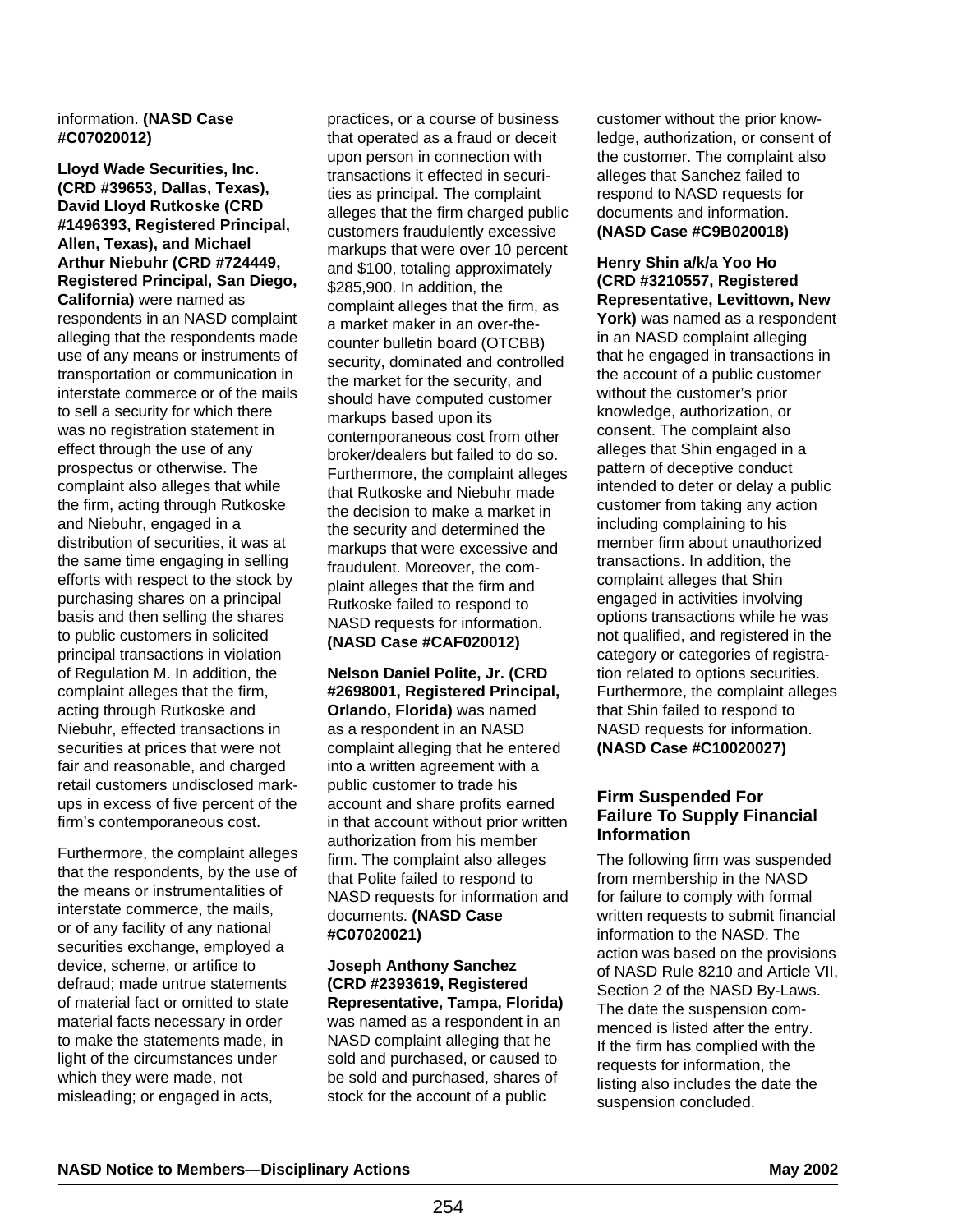**Pars Securities, Inc.,**  Ridgewood, New Jersey (March 6, 2002)

**Individuals Barred Pursuant To NASD Rule 9544 For Failure To Provide Information Requested Under NASD Rule 8210. (The date the bar became effective is listed after the entry.)**

**Alfonseca, Jr., Pedro J.,**  Jamaica Plain, New York (March 6, 2002)

**Armenta, Joseph E.,**  Phoenix, Arizona (March 20, 2002)

**Benelli, Rosemary,**  Sun City Center, Florida (April 3, 2002)

**Brouillette, Jr., Ronald D.,**  LaJolla, California (March 25, 2002)

**Chaplin, Don F.,**  San Diego, California (March 28, 2002)

**Freedman, Richard O.,**  New York, New York (March 6, 2002)

**Grau, Steven A.,**  Lighthouse Point, Florida (April 2, 2002)

**Hathaway, II, William,**  Virginia Beach, Virginia (March 20, 2002)

**Hemingway, Deidre K.,** Minneapolis, Minnesota (March 28, 2002)

**Humphreys, Kyle Wade,**  Mesa, Arizona (March 21, 2002)

**Lowe, Anthony,**  Atlanta, Georgia (March 19, 2002) **Individuals Suspended Pursuant To NASD Rule 9541(b) For Failure To Provide Information Requested Under NASD Rule 8210. (The date the suspension began is listed after the entry.)**

**Ambrosio, Jeffrey M.,**  Cleveland, Ohio (March 11, 2002)

**Hengst, Allen L.** (a/k/a Scott J. McKay Wolas), Orlando, Florida (March 4, 2002)

**Hsu, John S.,**  Alhambra, California (March 27, 2002)

**Weinstock, Jason H.,**  Van Nuys, California (April 1, 2002)

**Individuals Suspended Pursuant To NASD Rule Series 9510 For Failure To Comply With An Arbitration Award Or A Settlement Agreement** 

The date the registration was suspended is included after the entry. If the individual has complied, the listing also includes the date the suspension was lifted.

**Lau, Chunpong,**  Los Angeles, California (March 8, 2002 – March 12, 2002)

**Tye, Walter Alan,**  Long Beach, New York (March 15, 2002 – April 17, 2002)

#### **NASD Regulation Censures And Fines Interactive Brokers For Market Systems Violations**

NASD Regulation announced that it censured and fined Interactive Brokers, L.L.C., \$230,000 for

multiple violations, including order routing, Order Audit Trail System (OATS) reporting, record keeping, and supervision violations. During a three-year period, Interactive Brokers violated NASD rules by mis-programming its order routing system so that customer orders that were routed through Nasdaq's SelectNet system to electronic communication networks (ECNs) were treated as "non-negotiable," which means the essential terms of the order, including the size, could not be changed. NASD rules prohibit non-negotiable orders from being sent to ECNs and permit ECNs to reject them. In most cases, ECNs exercised their right to reject them, due to difficulties in programming their systems to accept this type of order.

Interactive Brokers also failed to submit OATS reports in the manner required by NASD OATS rules. Interactive Brokers' record keeping violations occurred as a result of its system programming, which retained certain required details concerning its routing of orders through SelectNet for no more than one week. NASD rules require that this data be retained for three years. Interactive Brokers' OATS and record keeping violations spanned a 20-month period from August 1999 through April 2001.

Interactive Brokers also was ordered to revise its supervisory procedures to ensure that future computer programming changes will result in the firm's automated routing and execution system, OATS reports, and maintenance of required books and records being in compliance with NASD and SEC rules.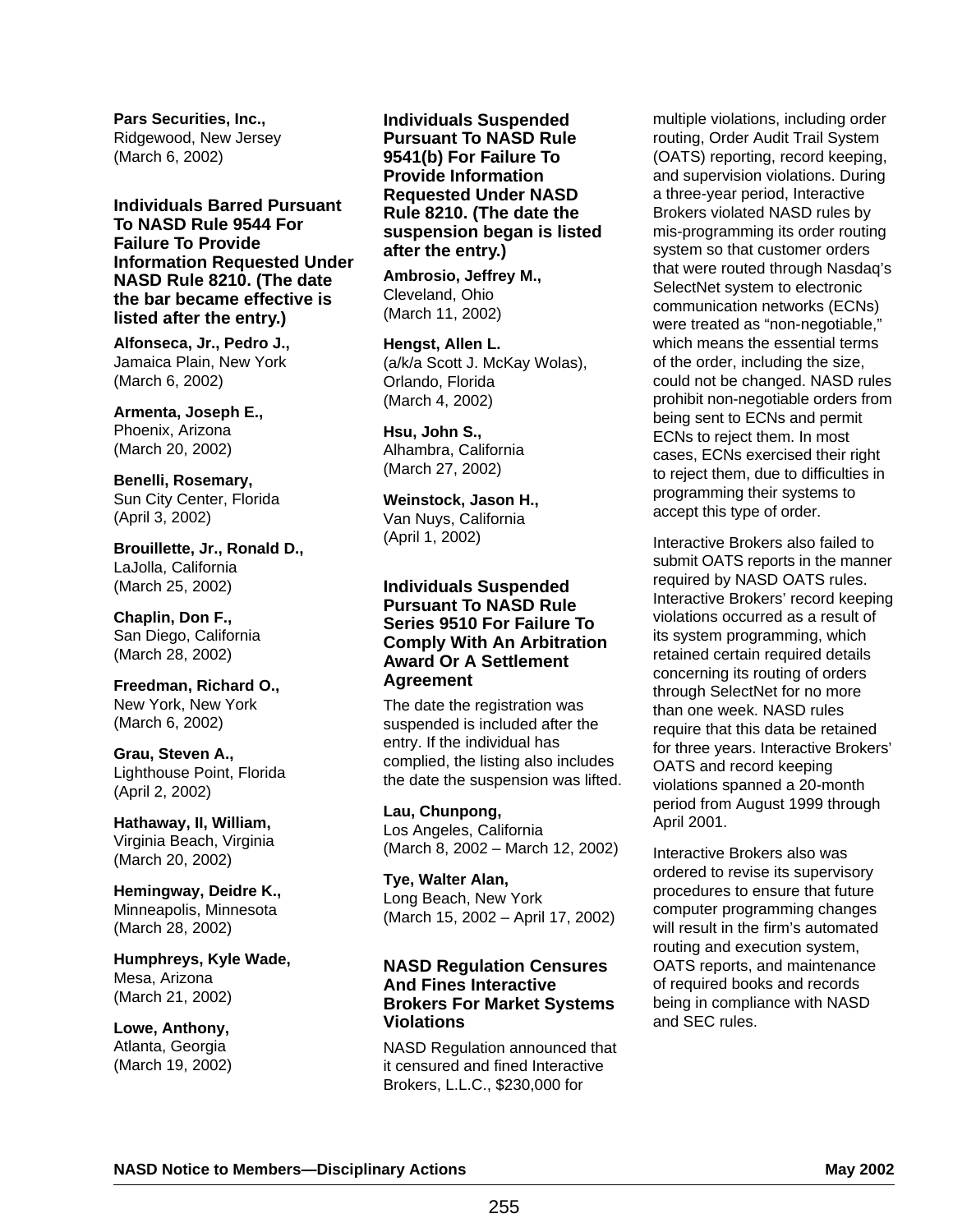#### **NASD Regulation Settles Stock Manipulation Case With M. H. Meyerson & Co., Inc. And Four Execs**

#### **NASD Regulation Files Complaint Against Two Employees of a Second Firm in Related Activity**

NASD Regulation found that M.H. Meyerson, & Co., Inc. and its Head Trader, Salvatore Dacunto, manipulated the stock of Concap, Inc., (CNCG), a thinly traded OTCBB security, in a scheme to artificially inflate its price in return for 100,000 restricted shares under a veiled investment banking arrangement. The firm and three of its officers—CEO Martin H. Meyerson, former President and COO Michael Silvestri, and Compliance Officer Joseph G. Messina—were found to have failed to adequately supervise Dacunto's trading activities, and failed to establish and maintain adequate supervisory procedures. All parties consented to NASD Regulation's findings without admitting or denying the allegations and were fined a total of \$240,000.

NASD Regulation found that as part of the manipulative scheme, Dacunto acting on behalf of M. H. Meyerson & Co. of Jersey City, NJ, up-ticked Meyerson's bid for the security on a daily basis over a two-week period in 1998, causing the inside bid for CNCG to increase 400 percent. Dacunto fraudulently up-ticked the bid despite the lack of any favorable news reports, very little retail interest in the security, and no competing bids. In fact, Concap had no reported operating revenues for the previous three years and had recently received a going concern opinion from its auditors.

In settling with NASD Regulation:

- The firm was censured, fined \$75,000 and consented to the hiring of an independent consultant to review and revise the firm's "Chinese Wall" procedures between the firm's trading and investment banking departments.
- Dacunto was fined \$75,000. suspended from associating with any NASD member firm for three months and suspended for an additional two months from acting in a supervisory or trading capacity. He is also required to re-qualify as a trader through examination, before again serving in that capacity.
- The firm, along with Martin H. Meyerson, Silvestri and Messina were sanctioned for failing to adequately supervise Dacunto's trading activities and for failing to have adequate supervisory procedures in place to detect his conduct.
	- ❖ Specifically, Mr. Meyerson failed to make an effective delegation of supervision of Dacunto's trading activities since he was aware that the firm had no system to monitor traders' quotations, and that Messina had not established adequate procedures to review Dacunto's market-making activities. Mr. Meyerson was fined \$50,000, suspended from associating with an NASD member firm for 20 business days and suspended from serving as a supervisor for an additional 10 business days.
- ❖ Silvestri also was aware that Messina had failed to establish adequate procedures to monitor the trading department's market-making activities. He was fined \$25,000 and suspended from associating with an NASD member firm for 20 business days.
- ❖ Messina, for failing to adequately supervise Dacunto, and failing to develop an adequate system to monitor the trading room's activities, was censured, fined \$15,000 and required to re-qualify by examination as a General Securities Principal before again serving in that capacity.

In a related matter, NASD Regulation filed a complaint against Michael Marcus, previously a trader with Morgan Grant Capital Corp., a former NASD member firm, and Louis Montaino, a former broker with Morgan Grant, for engaging in related fraudulent trading in CNCG while at Morgan Grant. As part of the scheme, Morgan Grant obtained 1 million shares of Concap for little or no consideration. This represented more than 40 percent of the float. The two are alleged to have "pumped and dumped" the CNCG stock on their unsuspecting customers allowing the firm to garner \$1.9 million in illicit profits. These charges are pending.

The complaint filed against Marcus and Montaino alleges that between July 30, 1998 and August 12, 1998, Marcus directed purchase limit orders for CNCG to Meyerson almost on a daily basis, at increasingly higher prices. At that time, Meyerson was the only active